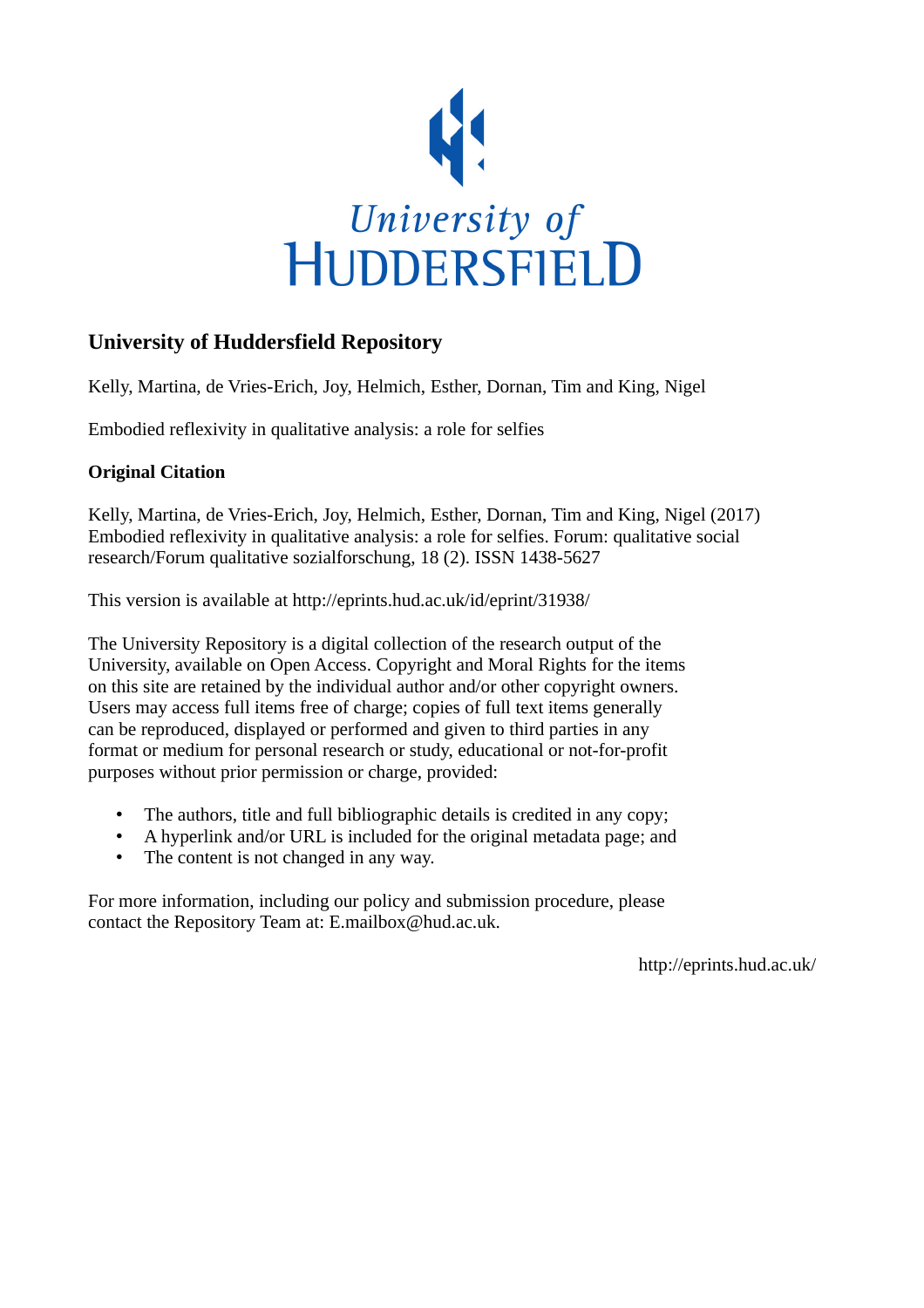

# **Embodied Reflexivity in Qualitative Analysis: A Role for Selfies**

#### *Martina Kelly, Joy deVries-Erich, Esther Helmich, Tim Dornan & Nigel King*

**Key words**:

embodiment; qualitative analysis; team reflexivity; selfies **Abstract**: This article introduces a case study on the use of selfies as a means to support embodied reflexivity in phenomenological research. There is a recognized need to make reflexive practice in qualitative health research more transparent. There is also a move towards an embodied type of reflexivity whereby researchers pay attention to their physical reactions as part of the research process. Being reflexive is especially challenging when researchers work in teams rather than as individuals, and when researchers and participants do not meet because data collection and analysis are separate from one another. We used FINLAY's (2005) model of reflexive embodied empathy to explain how taking selfies allowed an international team of researchers to engage reflexively with a participant when their primary access to her lifeworld was an interview transcript. Key concepts from FOUCAULT's (1988) theory of technologies of self, critical selfawareness and self-stylization, shed light on this phenomenon.

#### **Table of Contents**

- [1.](#page-2-1) Introduction
- [2.](#page-2-0) Embodied Reflexivity
- [3.](#page-4-0) The Selfie as a Technology of the Self
- [4.](#page-5-1) Introducing the Study
	- [4.1](#page-5-0) Research context
	- [4.2](#page-6-0) Research question and methodology
	- [4.3](#page-7-2) Selfie case study
- [5.](#page-7-1) Engaging with Embodied Reflexivity
	- [5.1](#page-7-0) Layer 1: Connecting the other's embodiment to one's own
		- [5.1.1](#page-9-0) Becoming critically aware
		- [5.1.2](#page-10-0) Why selfies?
	- [5.2](#page-11-1) Layer 2: Acting into the Other's bodily experience
		- [5.2.1](#page-11-0) Making selfies
		- [5.2.2](#page-13-2) Aesthetic self-stylization
	- [5.3](#page-13-1) Layer 3: Merging with the Other's bodily experience
		- [5.3.1](#page-13-0) Reviewing selfies
- [6.](#page-14-1) The Bigger Picture—Reflecting on Action
- [7.](#page-14-0) Discussion
- [8.](#page-17-0) Conclusions
- [Appendix: Excerpts From Veronique's Interview 2](#page-18-1)

**[References](#page-18-0)** 

[Authors](#page-20-0)

**[Citation](#page-21-0)**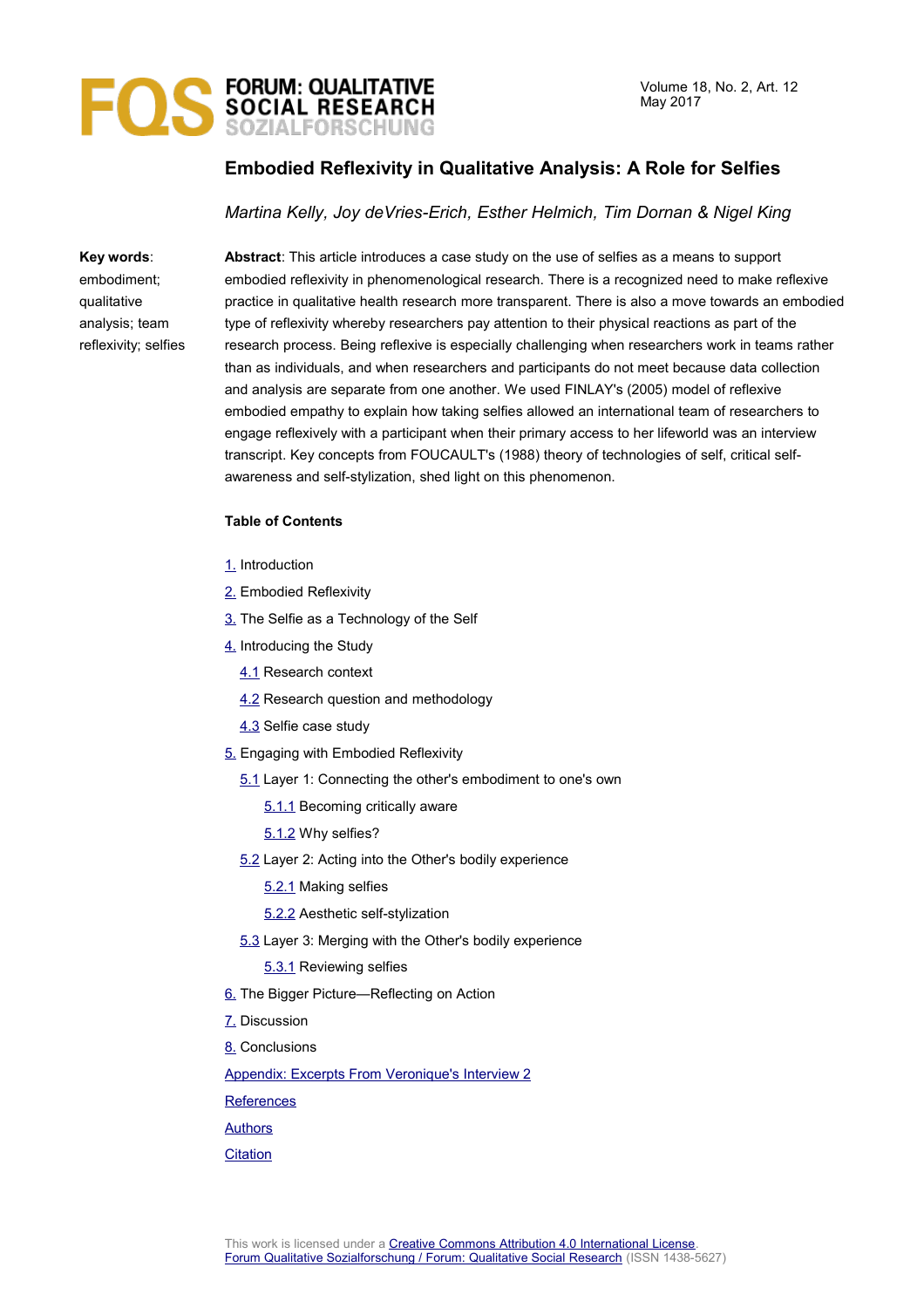# <span id="page-2-1"></span>**1. Introduction**

Reflexivity has been defined as "critical self-reflection on how the researcher's background, assumptions, positioning, and behavior impact on the research process" (FINLAY & GOUGH, 2008, p.ix). Clear though this definition may seem, reflexivity has been likened to marriage in that "everyone knows what it is, a lot of people say they do it, yet behind each closed front door there lies a world of secrets" (BOLAM, GLEESON & MURPHY, 2003, §4). The need to address this lack of transparency in reflexive practice (BOLAM et al., 2003; MAUTHNER & DOUCET, 2003) is made more urgent by contemporary trends in research methodology. Increasingly, qualitative research is conducted by teams rather than individuals (PHOENIX et al., 2016). Researchers are looking beyond purely discursive tools (PAGIS, 2009) to an embodied type of reflexivity in which they and research participants co-participate (BURNS, 2003; FINLAY, 2005; SHARMA, REIMER-KIRKHAM & COCHRANE, 2009). Embodied reflexivity is especially challenging when analytic processes are remote from data collection and researchers have no personal contact with participants. A tool that allows researchers to make explicit their embodied connection with research participants, even by proxy, could advance reflexive practice in qualitative research. [1]

This article describes a research team's experiences of using selfies as such a tool. We start by affirming the role of the body in qualitative research and the potential of embodied reflexivity to contribute to qualitative analysis. We report some challenges this presented when we worked as a multidisciplinary research team in which not all members had the opportunity to engage directly with participants. We then present an example of how we addressed this problem through the use of selfies. We theorize our use of selfies, drawing on FOUCAULT's (1988) technology of the self, and use FINLAY's (2005) model of reflexive embodied empathy to structure our experience. The material we used was collected as part of a phenomenological study on medical student identity, but the focus of this article is on how our analysis was informed by embodied reflexive engagement with a single participant, using selfies, which we present as an illustrative case study. [2]

# <span id="page-2-0"></span>**2. Embodied Reflexivity**

The importance of the body in qualitative research has strong theoretical groundings. Phenomenology, in particular, gives the body a central role. Researchers tap into the raw stuff of personal experience as lived and felt (TOMKINS & EATOUGH, 2013) to get back to the things themselves (HUSSERL, 2001 [1900/1901]). For MERLEAU-PONTY (1962 [1945]), physical perception, mediated by the body, determines experience. Qualitative methodologies other than phenomenology are increasingly acknowledging that the body is inherent to research processes (SANDELOWSKI, 2002; SEYMOUR, 2007). This creates new ways for researchers to access taken-for-granted assumptions and articulate unconscious pre-understandings. Attention to researchers' embodied responses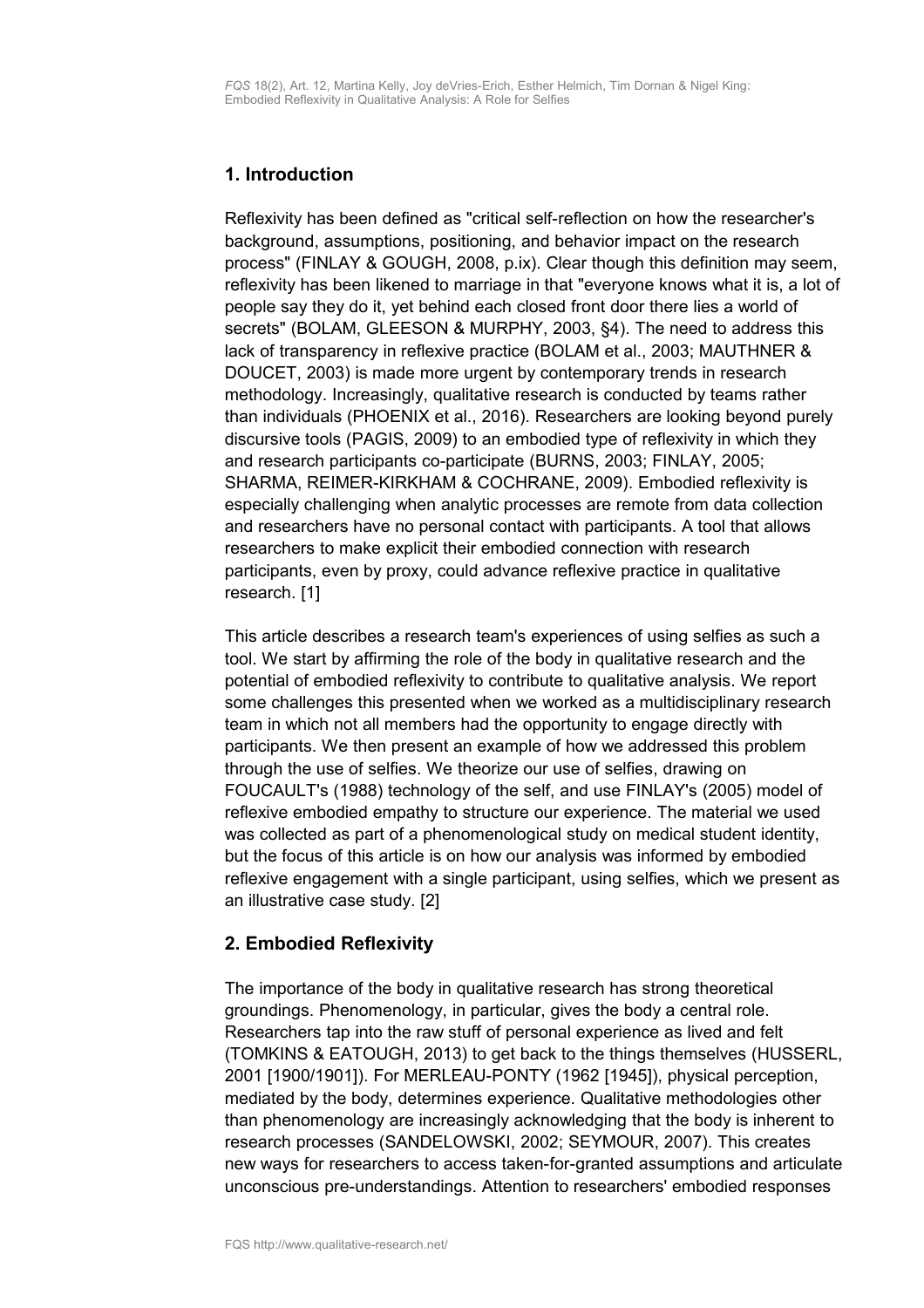—embodied reflexivity—is now part of contemporary qualitative methodology within and beyond phenomenology. [3]

Embodiment theory and attention to how individuals negotiate their everyday lives via their bodies (BENNER, 1994; TOOMBS, 1993) have enhanced our understanding of illness and suffering, yet these understandings relate more to the body of "the Other" than to researchers' own bodies (EDVARDSSON & STREET, 2007). For interviews to be reciprocal processes (DENZIN, 2001), researchers must pay attention to their embodied reactions and experiences with participants and research contexts. This is hard because perceptions are situated, and not always easily expressed (THORESEN & ÖHLÉN, 2015). Entering research participants' lifeworlds by means of embodied reflexivity is a challenging process. [4]

Ironically, embodied reflexivity is especially challenging for health practitioners whose training teaches them to "tune out" their senses (EDVARDSSON & STREET, 2007) and distance themselves from their bodies (LAWLER, 2006; POIRIER, 2006). ELLINGSON (2006, p.300) decried the dominance of "bodiless health care researchers" who perpetuate the mind-body split and suppress theorization of the body as a phenomenological tool. Health practitioners, it seems, are especially prey to VAN MANEN's (1998, p.11) "most common manner of experiencing the body [which is] in the mode of near self-forgetfulness." Healthcare is a particularly appropriate field in which to re-embody qualitative research (SANDELOWSKI, 2002). [5]

The call to do so has not fallen on deaf ears but researchers' successes have also highlighted limitations. A growing literature on embodied reflexivity (BURNS, 2003; EDVARDSSON & STREET, 2007; FINLAY, 2005; SEYMOUR, 2007; SHARMA et al., 2009) has shown how attending to embodied senses and reactions can enrich research findings. It has validated conscious commitment to the physical or perhaps more specifically interphysical dynamic of reactions between researchers, research participants, and research environments. To date, though, research into embodied reflexivity has mostly involved researchers physically meeting and gathering data from participants one-to-one in research contexts. But researchers may choose, or even be expected by funding bodies, to work in interdisciplinary teams. Working within a team, researchers may not have direct access to participants but rather engage with them by reading transcripts of spoken words in the decontextualized and non-embodied context of data analysis. This is even more challenging when conducting international research, in which interviews may have been conducted in a different language from the researchers', so that listening to audio files is not an option. The need for distance, cross-disciplinary, cross-language research to practice embodied reflexivity calls for further study. [6]

FINLAY's (2005) model of reflexive embodied empathy, although developed in the context of face-to-face interactions between researchers and participants, provides a conceptual orientation for researchers wishing to address those limitations. Reflecting on her embodied interactions with participants across a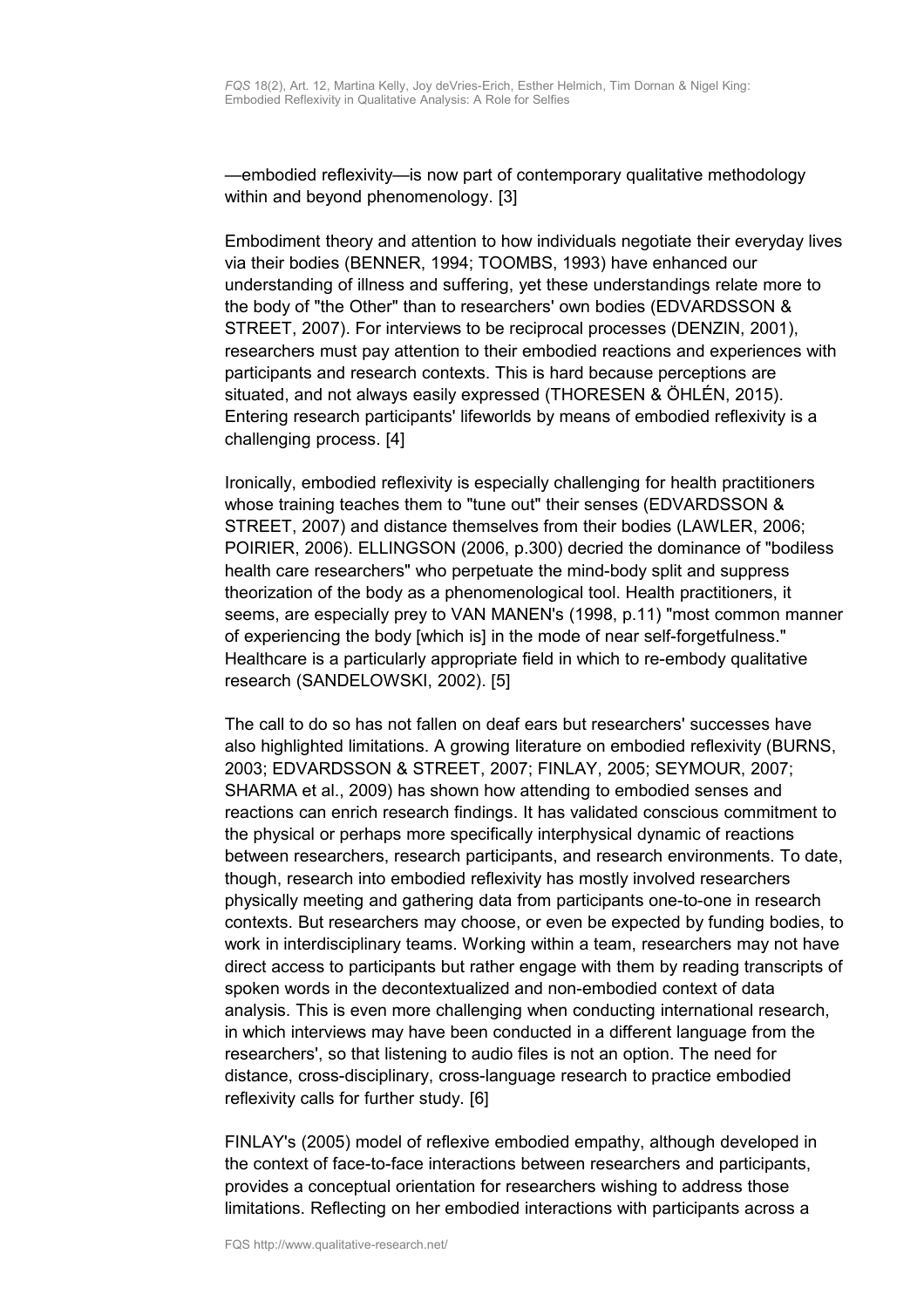range of studies, FINLAY described three interpenetrating layers of embodied reflexivity. In the first layer, researchers pay attention to their embodied reactions during and after research interviews to connect with participants. In the second layer, they use their imaginations to re-experience and reenact participants' experiences. In the third layer, a process of merging intertwines researchers' selfunderstanding and understanding of participants to transform their thinking and enrich their findings. Recognizing the value of this conceptualization to team phenomenological analysis, we framed the research question: How can research teams applying phenomenological methodology to transcribed qualitative interviews incorporate embodied reflexivity into their research practice? The following case study describes how an impasse in the team phenomenological analysis of transcribed data led to an almost accidental decision to use selfies, which enhanced embodied team reflexivity. We describe what a selfie is and develop a theoretical argument for their relevance to the research question before presenting the case study. [7]

# <span id="page-4-0"></span>**3. The Selfie as a Technology of the Self**

A selfie is a self-portrait taken by a mobile device held at arm's length. Although first used less than a decade earlier, the word had become so widely used that it entered the Oxford English Dictionary as word of the year in 2013. Despite the popularity of selfies, our understanding of their social meaning is limited. At a simple level, they are photos. They tell stories of who we are and who we are not (RIESSMAN, 2008). Their popularity reflects a change in the use of photographs in recent decades from memory tools to tools for identity formation and communication (VAN DIJCK, 2008). What is interesting about selfies is that they are *constructed* by individuals. They are pictures of the "self." The concept of self-portraiture, of course, is deeply rooted in the human condition. JONES (2002, p.950) wrote that self-portraiture is a "technology of embodiment" in which performance of self is exaggerated. Making selfies is an exercise of entering social and mental contexts, and practicing and playing with modes of expression found there (FAUSING, 2013). Self-produced images and texts "do not simply represent pre-existing selves, individual or collective, but constitute such selves in the very process of representing them" (CHOULIARAKI, 2010, p.229). [8]

TIIDENBERG and GÓMEZ CRUZ (2015) linked selfies to FOUCAULT's (1988) concept of technologies of self when they suggested that processes of selfshooting construct a narrative of embodied selfhood via fantasy, control, selfexploration, and expression. They highlighted two elements of FOUCAULT's theory: critical self-awareness and aesthetic self-stylization. FOUCAULT described four "technologies": of production; of sign systems; of power; and of self. Each technology is associated with a particular type of domination, a particular type of training, and the development of certain skills and attitudes. FOUCAULT recognized that, at any given time, all four technologies interact. In his later life, he was especially interested in the interaction between the technologies of power and self, which he termed "governmentality" (p.19). His writing about the technology of self explored the relationship of the individual with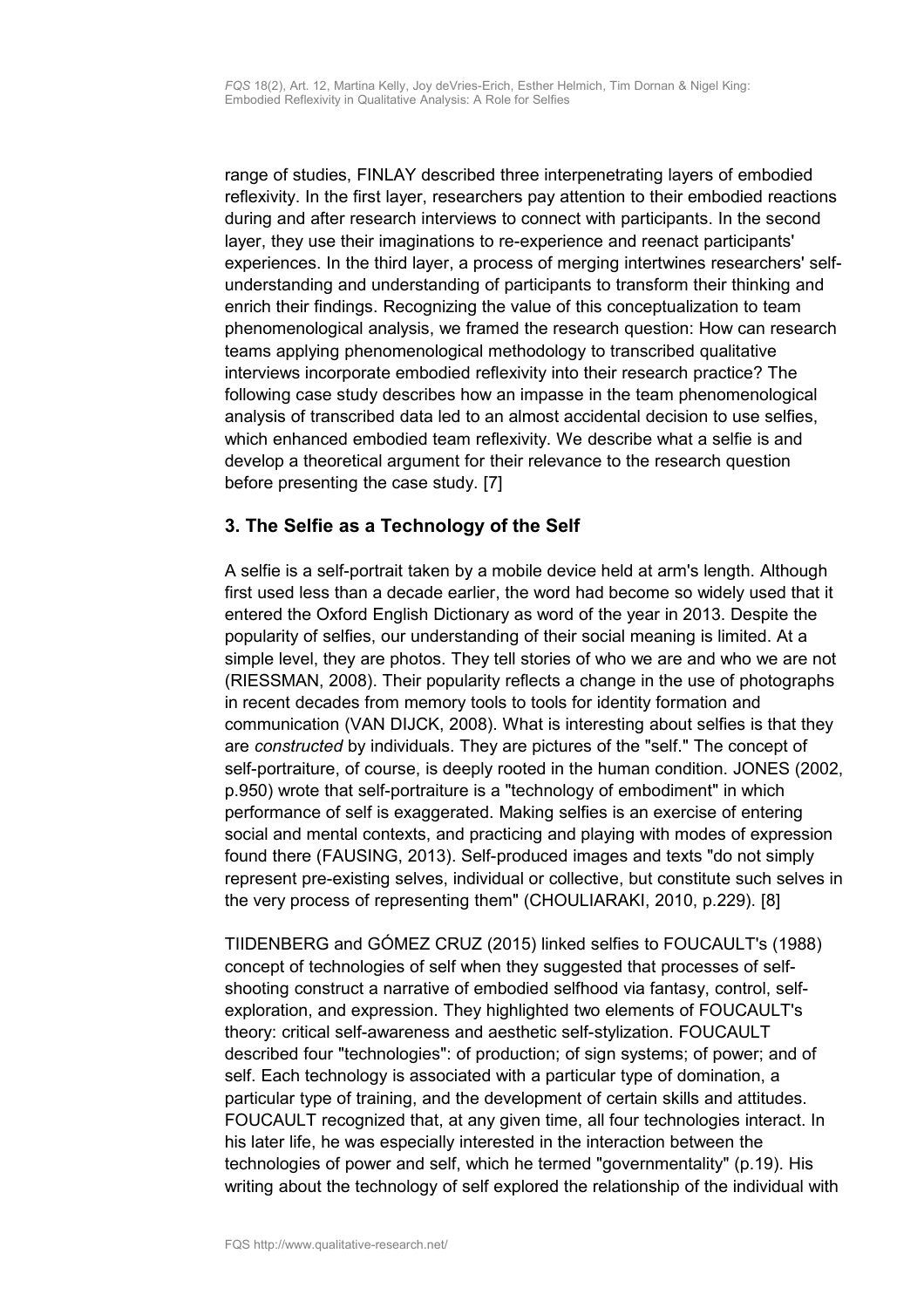their body and mind, and how an individual can transform "self" through acts of physical or mental discipline, self-expression and thinking. [9]

It is here that critical self-awareness and aesthetic self-stylization are central. By becoming more self-reflexive, individuals can problematize their identity and question what seems natural or taken for granted. Making apparent the limits of their subjectivity in this way opens up opportunities to create new experiences, or selves. Aesthetic self-stylization is a process whereby individuals act on their bodies to re-present and redefine themselves in relation to others. This is a creative process. TIIDENBERG and GÓMEZ CRUZ (2015) framed self-shooting and posting selfies as a process of self-stylization, which constructed embodied identities and allowed people to reconfigure the meaning of their bodies. [10]

We extend the work of TIIDENBERG and GÓMEZ CRUZ by highlighting the interplay between the technology of power, and the technology of self. As a group of primarily biomedically trained researchers (MK, JdV, EH, TD) working in medical education, we are insiders. We are products and potential perpetuators of medicine's biopower. Yet reflexivity demands engagement of the self, which is traditionally repressed by the objectified generation of medical knowledge. To embrace relatively novel qualitative approaches within our discipline, we needed to engage reflexively with our research participants, exploring self and other. The linkage of selfies to FOUCAULT's (1988) theory provided a theoretical platform for our application of embodied, reflexive empathy and its tension with technologies of power in medicine, which we describe in the case study that follows. [11]

# <span id="page-5-1"></span>**4. Introducing the Study**

### <span id="page-5-0"></span>**4.1 Research context**

This research was conducted in a specific healthcare context: undergraduate medical education (UGME). Differences exist in UGME between different countries, such as whether students enter medical school with or without prior degrees and how long programs last. In the Netherlands, which was the context of this research, students enter programs of six years' duration soon after completing secondary education. During the first three years, they work towards a Bachelor's degree by studying basic science and learning limited practical skills, mostly in off-the-job settings. During the remaining three years, they work towards a Master's degree by applying their theoretical learning in practice settings and taking increasing responsibility for patient care. Students interact regularly with patients within hierarchical clinical teams. They achieve breadth of experience by moving to different specialties every few months, which means changing learning environments and, often, healthcare facilities. Their days are occupied with clinical activities like ward rounds, talking to or examining patients, and being with more senior staff, primarily doctors. [12]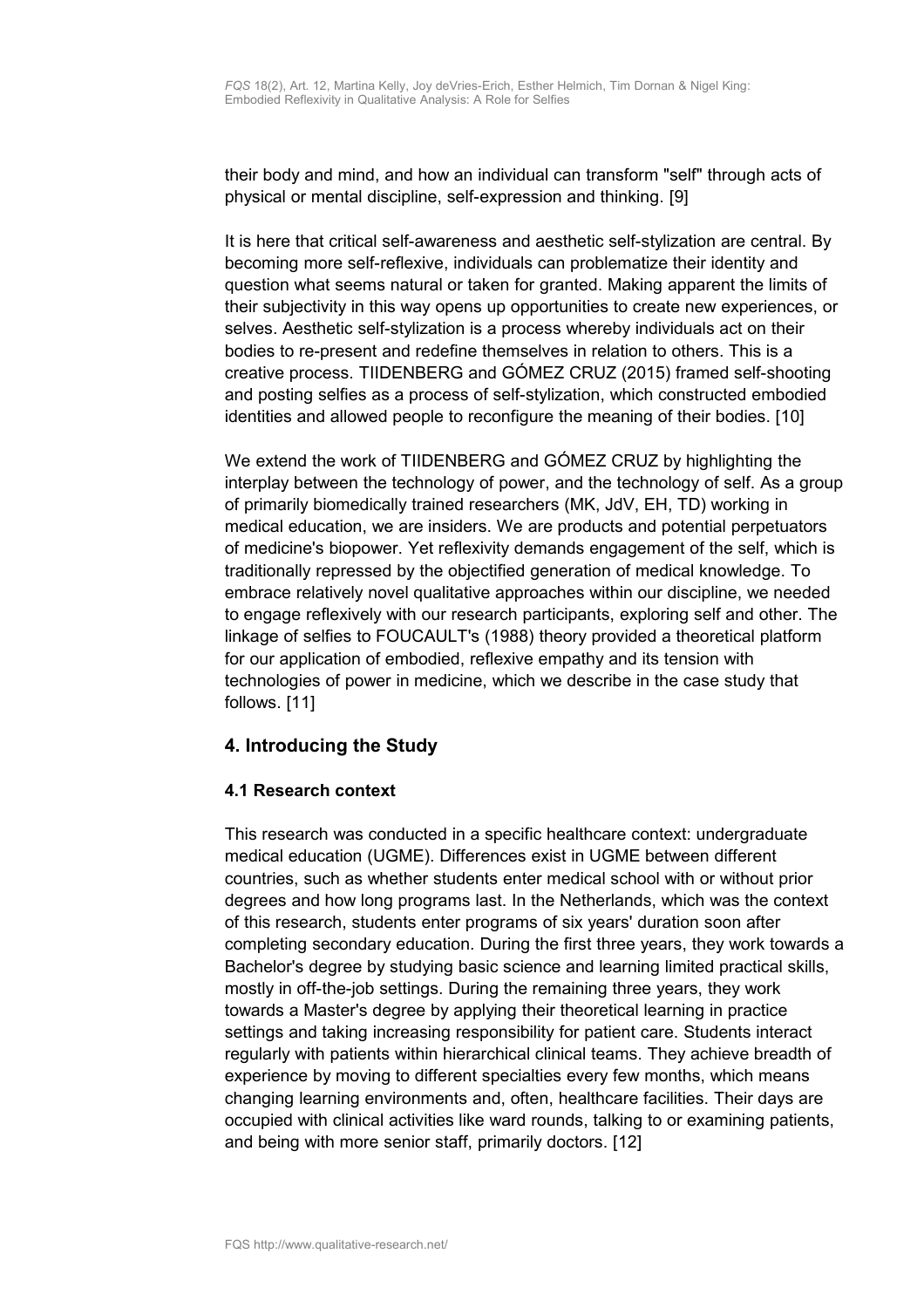### <span id="page-6-0"></span>**4.2 Research question and methodology**

Medical student identity formation is a "hot topic" in medical education research. This report draws on data, collected as part of a longitudinal phenomenological study on the experience of being a medical student in a Dutch medical school and how these experiences informed physicians' professional identity development. In year 1 of the study, potential student participants were purposively selected to include a range of ages and gender, and student and prior patient experiences (HELMICH, BOLHUIS, DORNAN, LAAN & KOOPMANS, 2012). Interviewees were followed up in year 3, 4, and 5 of study, by the same experienced qualitative researcher and elderly care physician (coauthor EH). She began the semi-structured interviews by asking: "Can you describe what your experience of being a medical student is like?" She actively reminded participants of what they had said in previous interviews and asked if and how their experiences had changed over time. Interviews ranged from 30 minutes to one hour in duration, were transcribed and carefully translated into English by EH. The final data set for this study consisted of four in-depth case studies of medical student participants, of which our participant was one. Each case study drew on a set of four interviews (total 16 interviews) spanning individual participants' medical school careers. [13]

The research team included three physicians (MK, EH, TD), a nurse (JdV), and a psychologist (NK). At the beginning of the study, EH worked as faculty in the university where the study was conducted; mid-way through the students' study, she moved to another university. The remainder of the team were university faculty in medical education and psychology representing the Netherlands (EH, JdV), United Kingdom (TD, NK), and Canada (MK). Three members speak Dutch (JdV, EH, TD). [14]

Close attention to the researcher's perspective is fundamental to phenomenological research. To access the essence of an experience, HUSSERL (2012 [1913]) advocated that investigators put aside their assumptions and preconceptions of the phenomenon under study, through the process of bracketing. HEIDEGGER (2008 [1927]) moved away from the concept of bracketing, arguing that man cannot be free of history, past, present and future. There is no such thing as raw experience, as all experience is interpreted on the basis of all prior experience. He advocated attention to "horizons of experience," as part of an interpretive circle, to help understand how the horizons of subject and object can fuse. In contemporary phenomenological health research, FINLAY (2008) presented the notion of a reductive-reflexive dance: rather than simply identifying and putting aside previous perceptions, a researcher repeatedly scrutinizes them and confronts them with new understandings, "slid[ing] between striving for reductive focus and reflexive self-awareness; between bracketing preunderstandings and exploiting them as a source of insight" (p.1). In doing so, the researcher emphasizes the relational, dialogical nature of reflexivity between and within researcher and respondent. [15]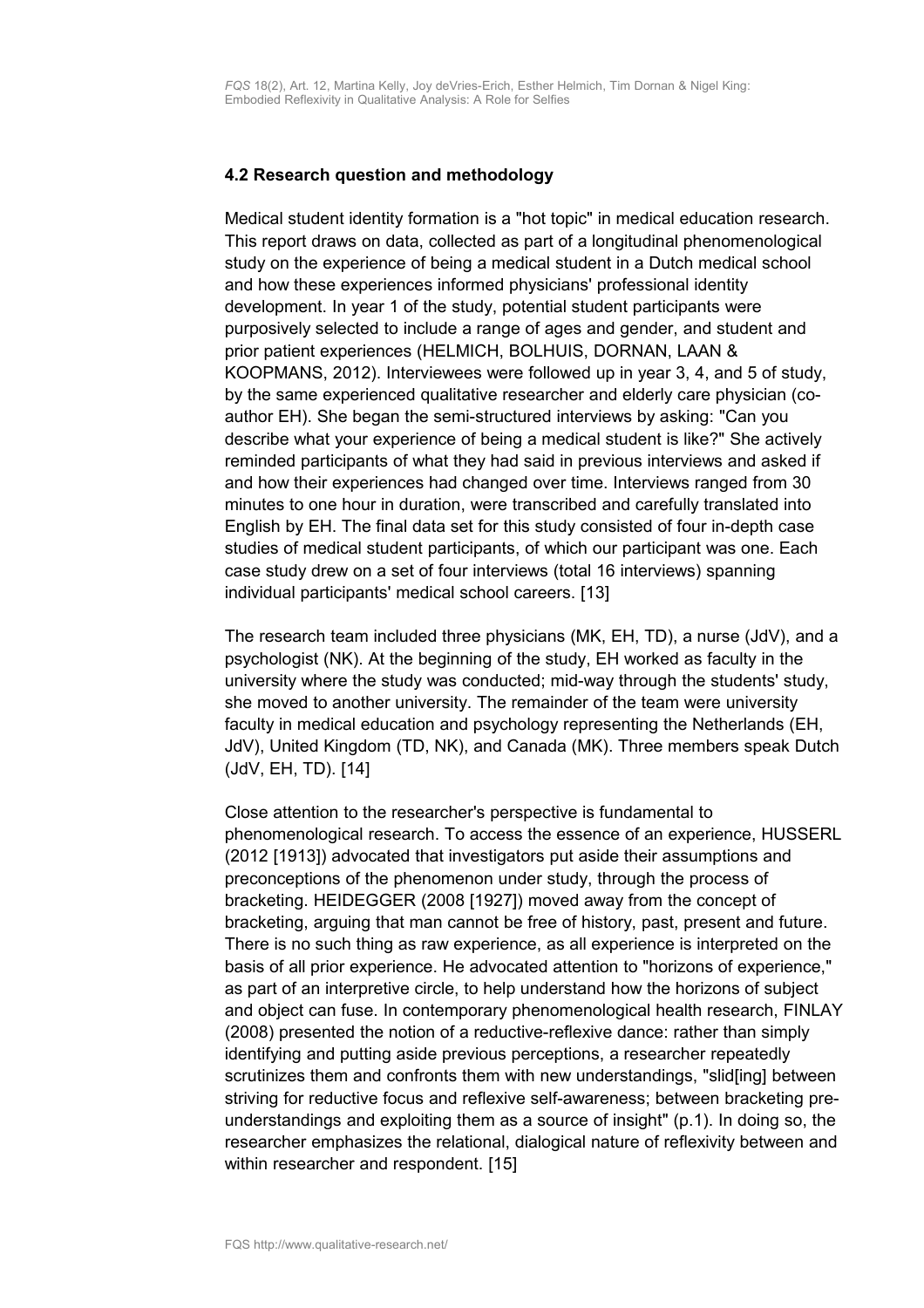At the time the study began, Dutch law exempted educational projects from formal review by a research ethics committee, placing responsibility for the ethical conduct of research on researchers themselves. The team discharged that responsibility by recruiting non-coercively, obtaining informed consent, and maintaining participants' confidentiality by using pseudonyms in interview transcripts. [16]

### <span id="page-7-2"></span>**4.3 Selfie case study**

It was the analysis of two interview transcripts from this project by members of our research team, who had not met the participant that catalyzed the research presented here. This report focuses on an initial team meeting, which took place in a Dutch medical school. We started our analysis by concentrating on two interviews with one student whose pseudonym was Veronique. In the first interview, Veronique was towards the end of the third year of the program, learning theory in non-clinical settings. In the second interview, Veronique was learning practice in hospital settings. The data comprised Veronique's interviews and field notes. [17]

# <span id="page-7-1"></span>**5. Engaging with Embodied Reflexivity**

We present how we engaged in an embodied reductive-reflexive process with Veronique, through the use of selfies. Our report is structured according to FINLAY's (2005) layers of reflexive embodied empathy. [18]

### <span id="page-7-0"></span>**5.1 Layer 1: Connecting the other's embodiment to one's own**

Only one member of the team (EH) had met Veronique so our main connection to her was via translated interview transcripts. The challenge, as defined by FINLAY's model, was to bring our own physical experiences into contact with hers in order to connect our lifeworlds. MK, JdV, and NK started by reading the interviews and discussing initial thoughts. The following describes our preliminary reactions, as recorded in reflective notes:

"JdV & MK read and reread the interviews individually. We highlighted key words, jotted ideas in the margins and then wrote brief case summaries. We then read our accounts to each other and wrote a joint summary of our reactions. Veronique was preoccupied with the physical challenges of getting to and from clinic, long days, and the burden of travel. The tone of the interview was tentative; the transcript was full of unfinished sentences and the words 'but' and 'perhaps'. Veronique reflected on feedback from her teachers that she should be more 'present' and 'visible' on the ward. We opened our conversation by expressing irritation with Veronique. Just like her teachers, we found her a disengaged and passive learner" (see the [Appendix](#page-18-1) for illustrative quotes from interviews). [19]

We later reflected on and explored these reactions. We discussed the interviews with EH, whose interview field notes contained this entry: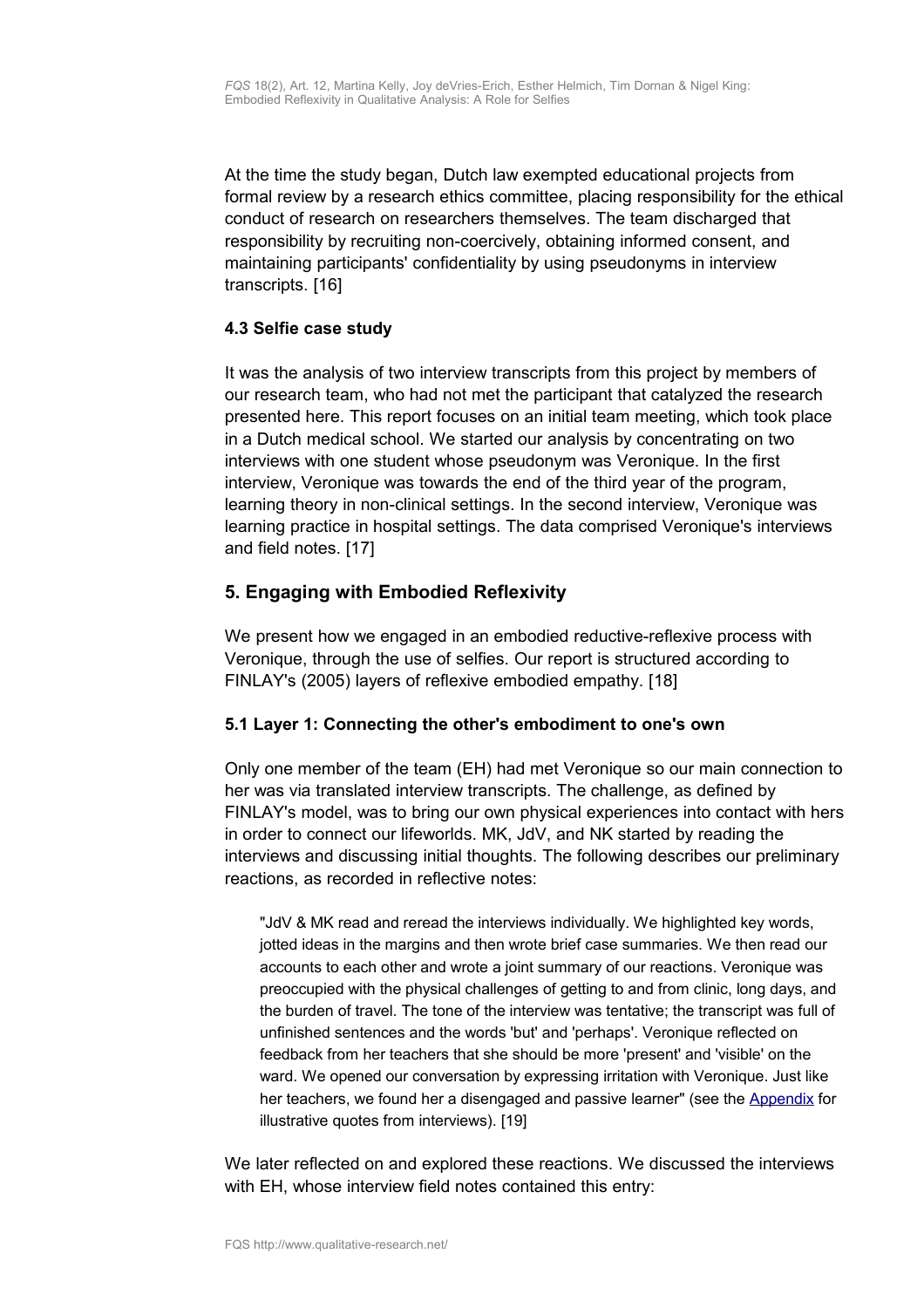"During the interview, I'm aware of a lot of distracting feelings. I realize that I'm working very hard, trying to keep the conversation going, afraid of silences because she keeps looking at me with such a questioning and seeking face. I very strongly identify as a teacher instead of a researcher. There's a strange feeling in my body, a kind of cramping in my stomach, which I understand as a mixture of pity, and a sense of heaviness, reluctance, anger, resistance. I feel myself shrinking, being afraid of asking questions, being afraid of offending her, feeling very uncomfortable too. I am feeling pity, seeing a young student being fully overwhelmed, not at ease, very uncertain, and uncomfortable. I want to take care for her, to protect her, to shield her from reality. But I also want to confront her with the opportunities she has as a medical student, feeling angry about her moaning instead of valuing and using the opportunities we have created for her." [20]

JdV and MK's frustration with Veronique arose from their role as faculty dealing with seemingly endless requests from students immersing themselves in clinical life. Travel challenges to placements, early starts, and inadequate accommodation were all too familiar grumbles. Similar issues had been problematic during our own training and nobody had addressed them. We had managed, why couldn't she? Figure 1 shows our first selfie, Martina, Joy and Nigel express frustration with Veronique. But then we experienced a physical weight, like a heaviness in our chests, associated with a sense of shame. We had criticized Veronique across a generation gap. We had the embodied realization that, rather than focusing on Veronique as an individual, we had stereotyped her and reacted as teachers rather than as researchers. NK reflected on his reaction to Veronique's story as a father of a university student. As we shared that sense of remorse, the burden seemed to lift. We sat in an unfamiliar quiet room in a university. Outside the window, young people whizzed in and out on bicycles, laughing and chattering. The vibrancy contrasted with the stuffy silence in our room. We felt uncomfortable and slightly intimidated, outsiders in an unfamiliar setting. Our own physical experience resonated with Veronique's experience of entering an alien clinical setting for the first time. We wondered what it might have been like for Veronique to be confronted by a new language, unknown faces, and high expectations.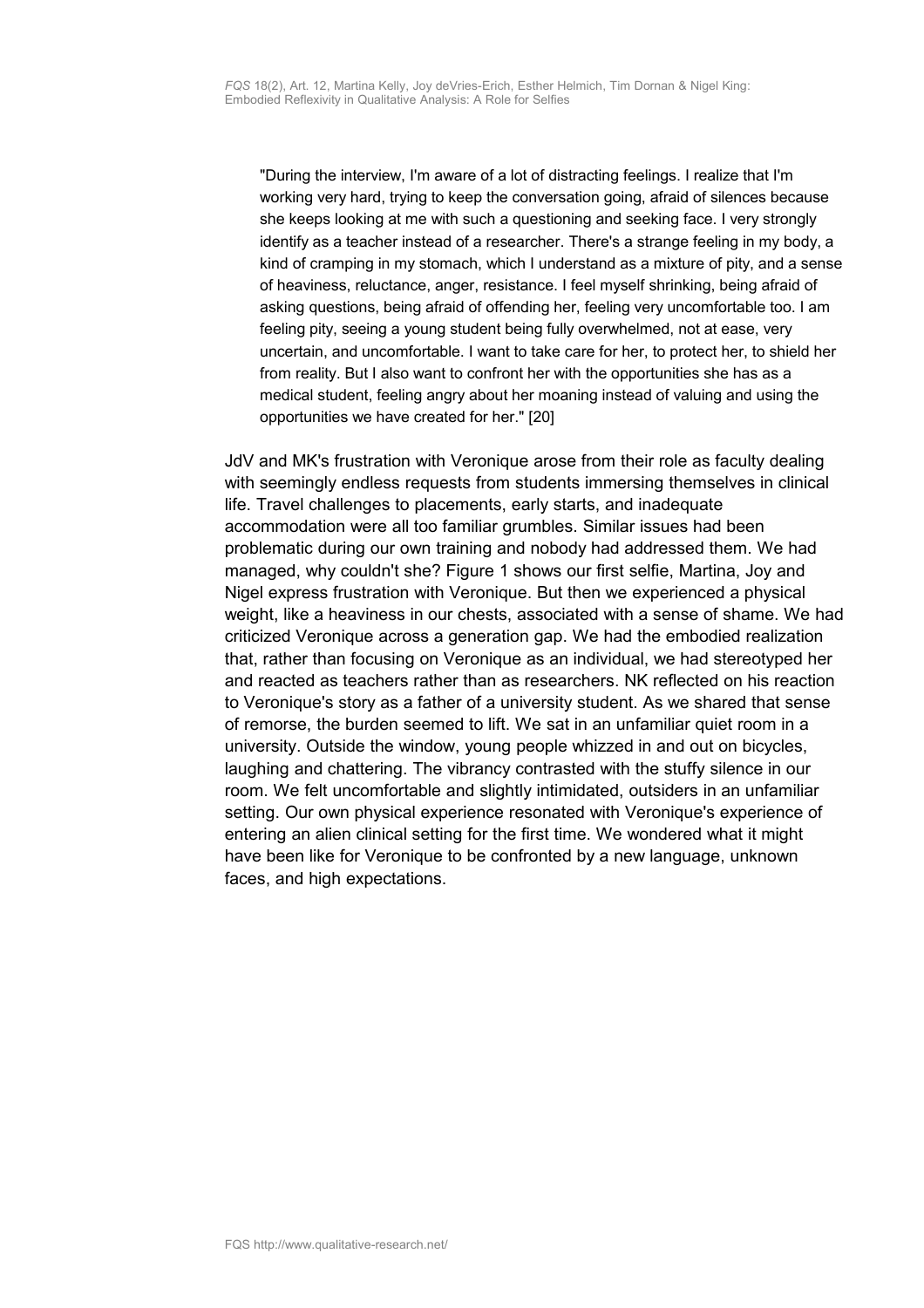

Figure 1: The critical teachers [21]

### <span id="page-9-0"></span>*5.1.1 Becoming critically aware*

To identify with Veronique, we needed first to recognize and acknowledge our presumptions and prejudices. The experience of physical discomfort in a strange environment made us feel connected with her, which led us to put aside these preconceptions. This broadened our interpretation of the interview data to a more holistic view of Veronique as a young female university student. By seeing ourselves in a wider context, we were able to situate her within a wider social context. [22]

Our varied gender, age, country of birth, and occupational culture gave us a range of perspectives on our positionalities. On one level, MK, EH, TD, as physicians with personal experience of medical training, were insiders. MK and TD's lack of cultural immersion in the Dutch context made them "outsiders." JdV was an "insider" as she worked as faculty in a Dutch medical school, yet as a nurse she was "outside" physician training. Similarly NK's position as a psychologist with no experience of medical training made him an "outsider," yet, his extensive experience as a university teacher gave him unique insights into students' lifeworlds. Whilst these "insider-outsider" roles brought important insights (DWYER & BUCKLE, 2009), they were insufficient on their own to represent our multi-layered positionalities, as researchers, teachers, physicians, women, and parents from different cultural backgrounds (RYAN, 2015). Figure 2 shows a selfie of Joy and Martina standing in front of some research papers. Such displays of the latest research are common in teaching hospitals. We contrasted our attitudes to research papers as students and now as researchers.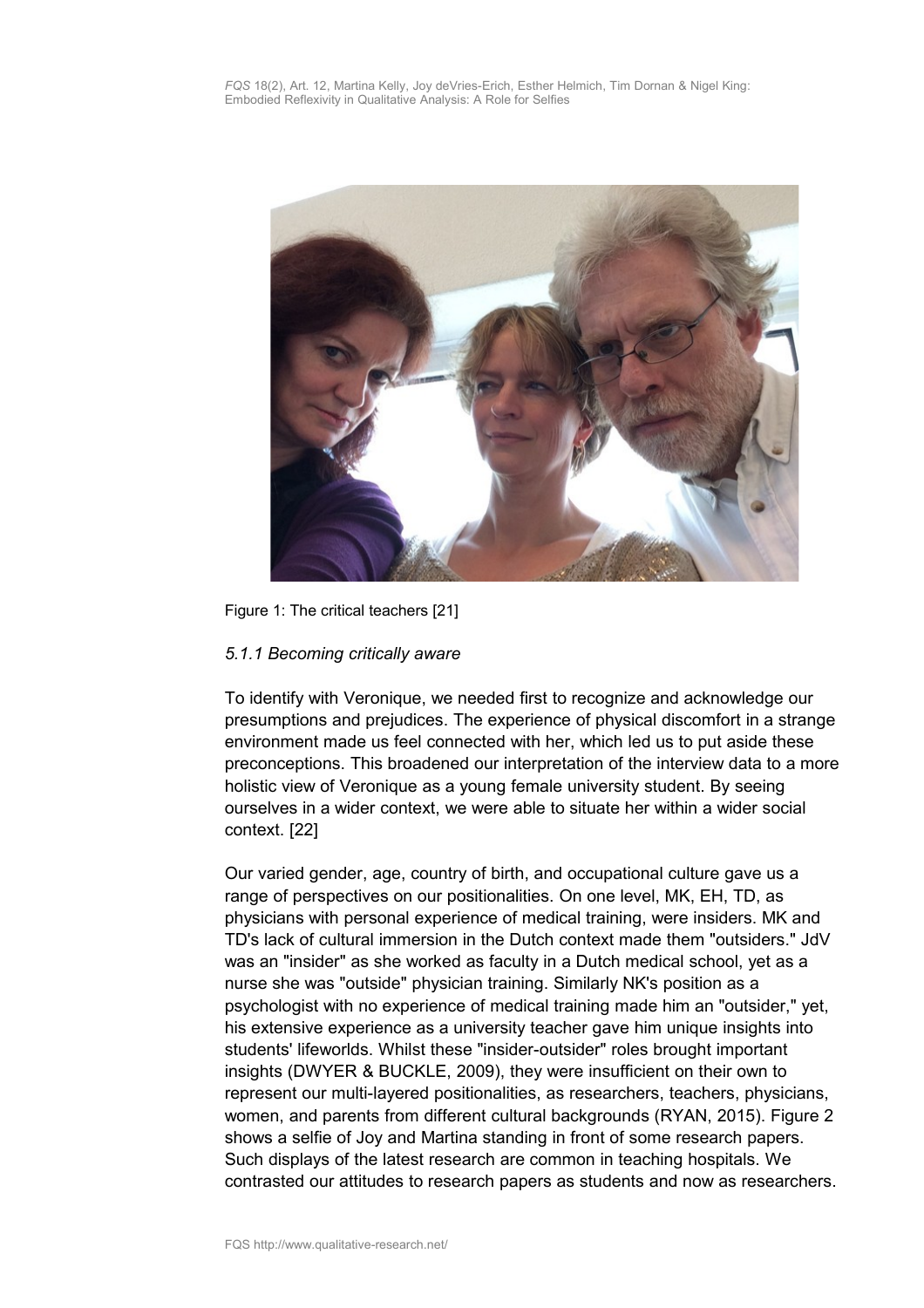We wondered what Veronique might have thought about being the subject of one of these papers, or if one day, she might author one herself.



Figure 2: Learning as a student and researcher [23]

Bracketing our initial disconnect allowed us to identify and connect more fully with Veronique. Re-examining the transcript with fresh eyes made us aware we had glossed over her role on the student board, her enjoyment of sports, and the conscious decision she had made to give up leisure activities and prioritize her learning. We broadened our consideration of Veronique as a person and were struck by the multiple contexts in which her story was situated: the university, the hospital ward, the student club, and her home. [24]

#### <span id="page-10-0"></span>*5.1.2 Why selfies?*

As we reflected on younger people and the integral role social media play in their lives, we recalled looking out of the window and seeing groups of young students taking selfies. One of us remarked how common selfies were and how they seemed to be integral to the life of a young person. It was a Eureka moment never having taken selfies before, we decided to take some as a means to get inside the lifeworld of our young medical student. [25]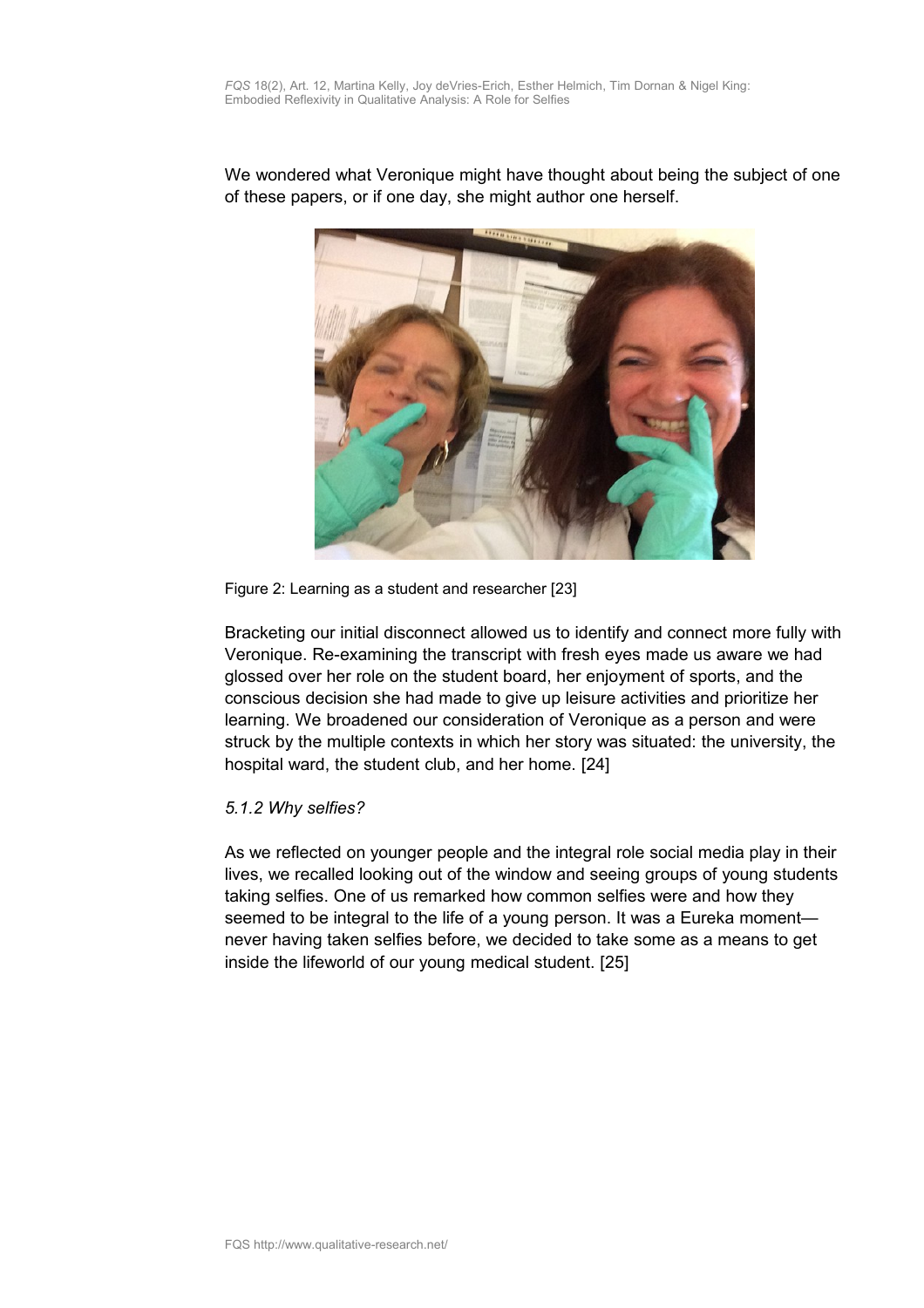### <span id="page-11-1"></span>**5.2 Layer 2: Acting into the Other's bodily experience**

In order to take up, identify with and enact the Other's experience (FINLAY, 2005, p.281), we imagined ourselves in Veronique's world using excerpts of the transcripts to guide us. We noted that Veronique was unsure of herself in clinical contexts and her experiences were almost fearful. In Figure 3 we pretended to think about Veronique during ward rounds, we imagined she was nervous and that that she would try to avoid questions. Our selfies, which showed wide eyes and blank faces, stimulated us to reflect on the impact of such formative experiences.



Figure 3: Ward rounds, please don't ask me a question [26]

In contrast, it was a more confident Veronique who discussed being with her friends. These different viewpoints revealed different aspects of her lifeworld. [27]

#### <span id="page-11-0"></span>*5.2.1 Making selfies*

We first experimented by taking selfies in different environments: a ward, the student lounge, the bicycle shed. We role-played extracts of the transcripts, posed, and recorded our immersion in her world. [28]

We photographed a series of selfies very quickly, altering our facial expressions, positioning our bodies, and using props (see below). Making selfies became infectious and gave us a sense of action. Rather than think and describe what we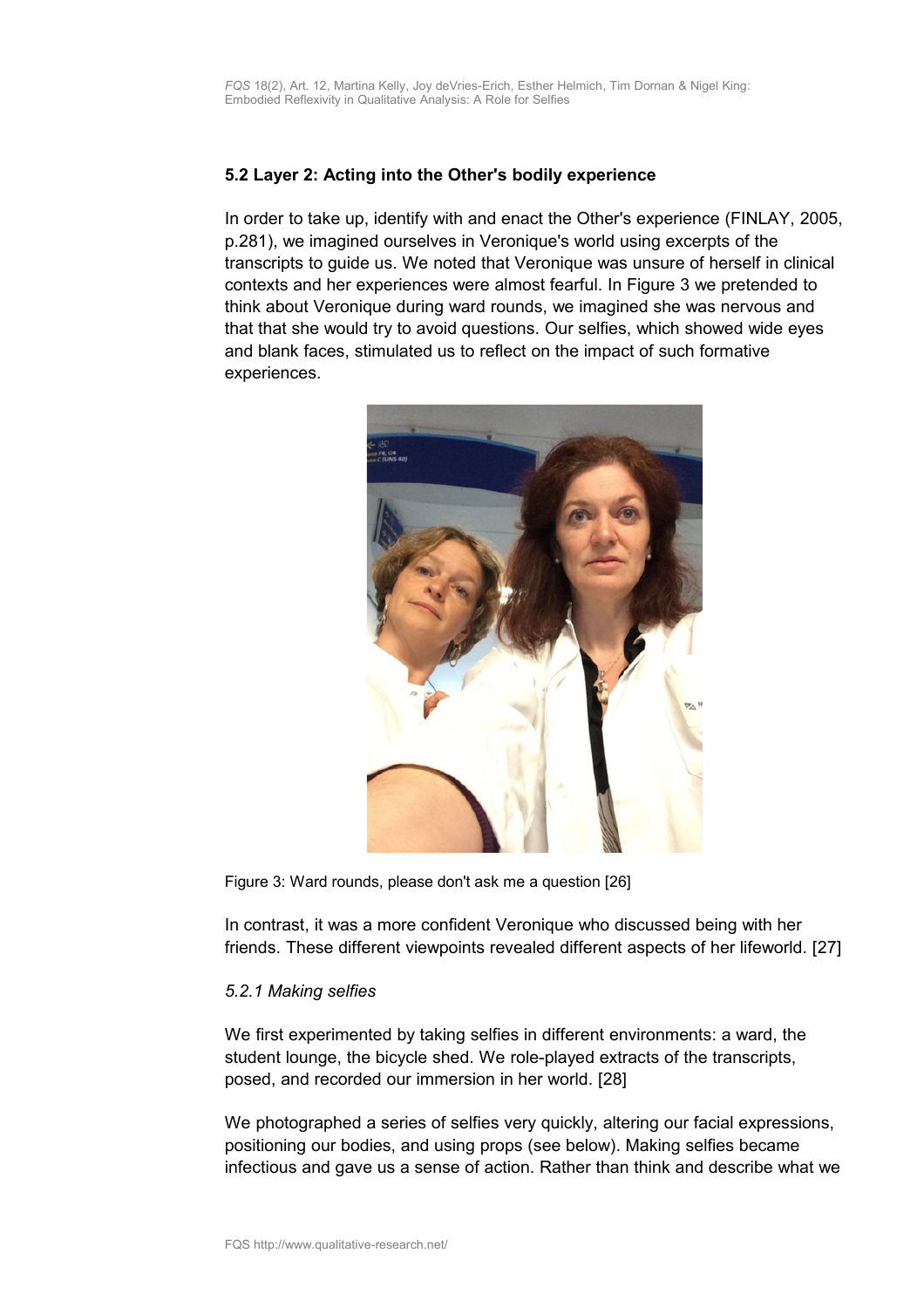*would* do, we *did;* our bodies intuitively posed in reaction to the text. For example, we imagined ourselves as Veronique, meeting a man with severe liver disease;

"It is [pause] you are so close to people [pause] For example, when I was on call, uhm, then there was a man going down, he was in severe pain, and then, well, he took my hand, and told me it was very painful. And then I stayed with him, and, uhm, yes, you know, he had ascites, you know, in his abdomen. And he died the day after. And I heard that from another clerk, uh, next Monday. And then I thought, wow, that was really quick, I had been with him, and I might have offered him some support, you know" (Interview 2, lines 200-208). [29]

In Figure 4, Joy and Nigel pose re-enact the scene associated with this quote. Joy pretends to be Veronique, she is not sure where to look and feels uncomfortable, she wants to support the sick man but doesn't feel confident she can.



Figure 4: Veronique and the patient with liver disease [30]

To make our selfies more authentic, we borrowed physical artifacts from the hospital environment (a laboratory coat, rubber gloves, research papers, and alcohol hand scrub) and became aware how they promoted different embodied reactions. SANDELOWSKI (2002, p.109) refers to artifacts as the "unmined gold mine" of qualitative research, but suggests that their apparently neutral and mute nature lead us to ignore them. Yet artifacts are central to social context and lived experience; they are socially constructed, embodying human goals, desires and identities (ibid.). We thought about how artifacts might "shape, regulate or constrain" (p.111) Veronique's experience. Our exploration of this extended to the smells of hospital food, and the sounds of beepers, running feet and trolleys being pushed. We experienced the sense of security and power of putting on a physician's white coat. As MK put on a white coat in the hospital, she remembered a sense of being constantly unsure that characterized her own medical training. Donning the white coat gave her a sense of safety, of possible fitting in. NK, the non-clinician member of the team, reflected that his selfie in a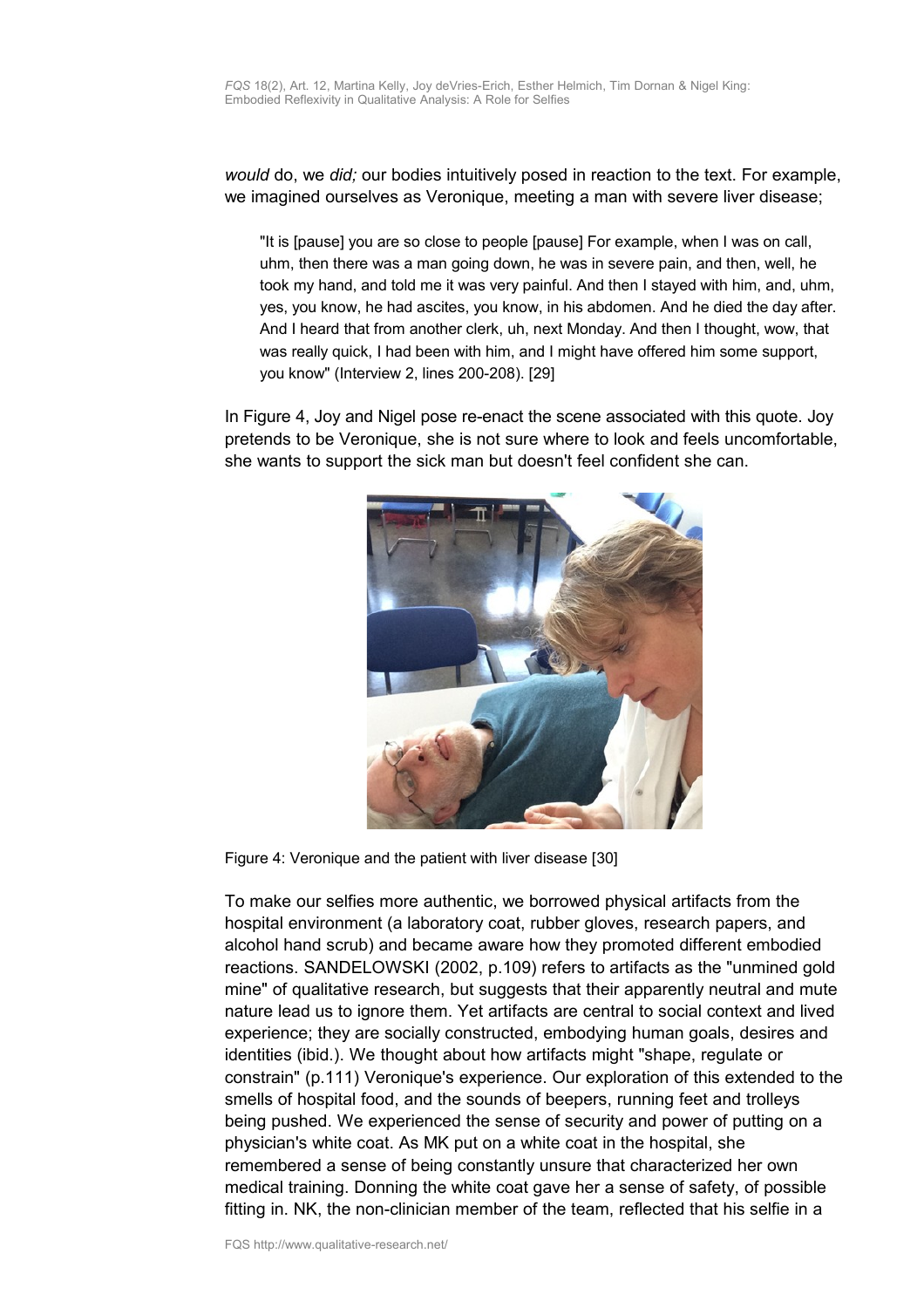white coat made him really feel like an official doctor. Dressed in our white coats, we recruited medical students to recreate Veronique's social context and extended our selfies to "us-ies" (group selfies). We finished this emotionally exacting exercise with a sense that we had bonded with a young woman we had not met. [31]

### <span id="page-13-2"></span>*5.2.2 Aesthetic self-stylization*

Selfies helped us enter into Veronique's experiences at a corporeal, pre-reflective level (FINLAY, 2005). This form of imagined self-stylization freed us from the constraints of our professional disembodied selves to immerse ourselves in a different physical, constructed reality. To paraphrase MERLEAU-PONTY (1962 [1945]), it was precisely our bodies that perceived Veronique's body despite our physical remove from her. [32]

### <span id="page-13-1"></span>**5.3 Layer 3: Merging with the Other's bodily experience**

The last challenge was to intertwine our experiences with those of Veronique so that an embodied connection "opened on to, and disclosed the Other" (FINLAY, 2005, p.284). MERLEAU-PONTY (1962 [1945], p.258) explained that to experience a structure is "not to receive it into oneself passively: it is to live it, to take it up, assume it and discover its immanent significance." Understanding, therefore, comes from taking up, identifying with, and, in this case, enacting the Other's experience. As MK put on her white coat, she remarked—"let's pretend to be doctors," to which JdV replied "but you are a doctor." Posing as Veronique and then viewing the images juxtaposed a sense of being the same with one of being different; a physical realization of self and Other. MERLEAU-PONTY (1968 [1964]) used the metaphor of a chiasma—a point of overlap of chromosomal material where genetic material is exchanged—to describe the process of merging with another. He believed in inter-corporeal being; "to the extent that I understand, I no longer know who is speaking and who is listening" (MERLEAU-PONTY, 1964 [1960], p.97); "the intertwining of my life with the lives of others, of my body with the visible things, the intersection of my perceptual field with that of others" (MERLEAU-PONTY, 1968 [1964], p.49). [33]

#### <span id="page-13-0"></span>*5.3.1 Reviewing selfies*

We crowded around the screen to look at the selfies and us-ies we had made. This physical process allowed us to step back and consider what had occurred. Our aim had not been to become Veronique but to vicariously enter her lifeworld and gain a better understanding of the phenomenon of being a medical student. We shared our own prior experiences, and how Veronique's experiences made us feel, to imagine how she felt. We reflected on the white coat, its symbolism, its role in training, and how it may have contributed to Veronique's sense of presence. We related our reflections to one of Veronique's early observations, that people interacted with one another more freely when they did not wear white coats. [34]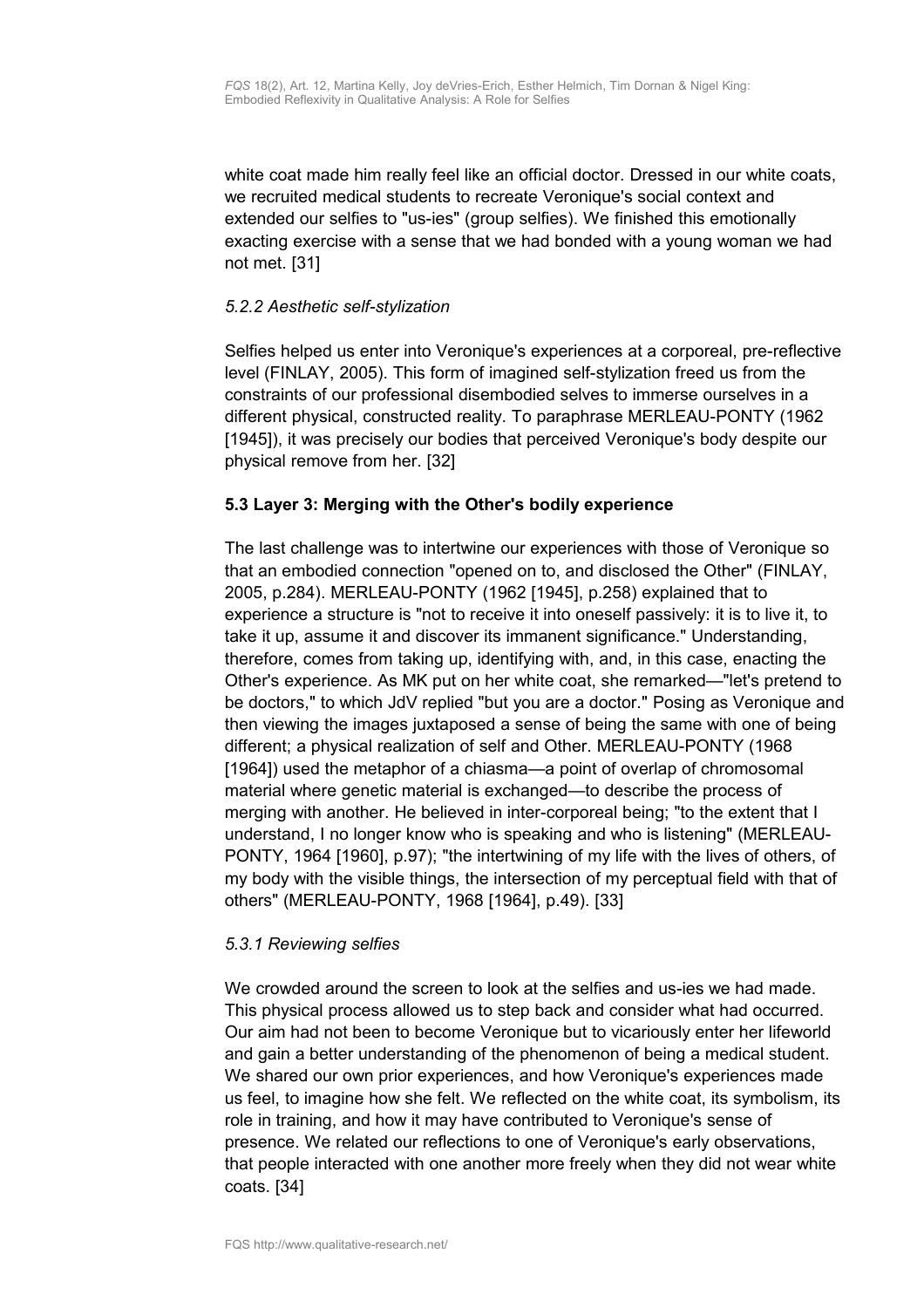The shared, physical nature of selfies enabled us to reflect as individuals, discuss our experiences as a team, collaboratively explore and challenge each other's reactions, relate our discussions back to the transcripts, and develop an understanding of Veronique's lifeworld. Veronique may have felt many tensions: being intimidated by senior staff, needing to appear like a doctor, bearing witness to suffering, feeling powerless, and having a strong desire to reach out and support sick people. Far from Veronique being "absent" in her learning, the clinical environment did not encourage this gentle young woman to be present. [35]

# <span id="page-14-1"></span>**6. The Bigger Picture—Reflecting on Action**

Use of selfies was a turning point in the larger study, from which this case study of Veronique came. The reflexive process described above enabled us to identify potential bias in our analysis. Recognizing our different positionalities, as professionals and in a more personal subjective sense, and discussing these within a team setting allowed us to re-examine the data from new viewpoints. Group discussion further enabled us to move beyond the dichotomy of insider/outsider status to explore how multifaceted aspects of our identities (RYAN, 2015) interplayed with those of our participant. We experienced this as giving us a better understanding of her lifeworld. In our initial reading of the transcripts, for example, we had approached the interview within our "insider" role as faculty working in a medical program. For example, as MK drew on her experience of being a medical student, she felt a connection with Veronique, but this shared experience risked labeling Veronique as a "student" rather than seeing her as an individual. Our dual role helped us understand some aspects of Veronique's experiences but risked leading us to make assumptions. Critical discussions between us as to who Veronique was, or might be, enriched by our diverse experiences as clinicians, women, teachers, parents, led us to scrutinize our transcripts line-by-line. NK, as a non-medical member of our team, helped tease out some of these assumptions as we viewed our selfies. Simultaneously, MK and TD, who had not trained in the Netherlands, questioned contextual aspects of Veronique's experiences. These insights sensitized us and remained in the foreground as we analyzed the remainder of the dataset, allowing us to work back and forth across different positionalities to probe our interpretations and sensitize us to accessing the lifeworld of other participants. [36]

### <span id="page-14-0"></span>**7. Discussion**

This case study addressed the need to make reflexive practice more transparent. Selfies helped researchers imaginatively enter the lifeworld and form an embodied connection with a research participant who was otherwise only represented in the research process as an interview transcript. Selfies supported team interaction and encouraged researchers to enrich their qualitative data analysis with artifacts and other non-discursive tools. The case study also shows how FINLAY's (2005) model of reflexive embodied empathy can be applied to remote analysis as well as the data-gathering phase of qualitative research, and to interaction by proxy as well as face-to-face. It shows how researchers can open themselves to multiple views of the self, indulge their imaginations, and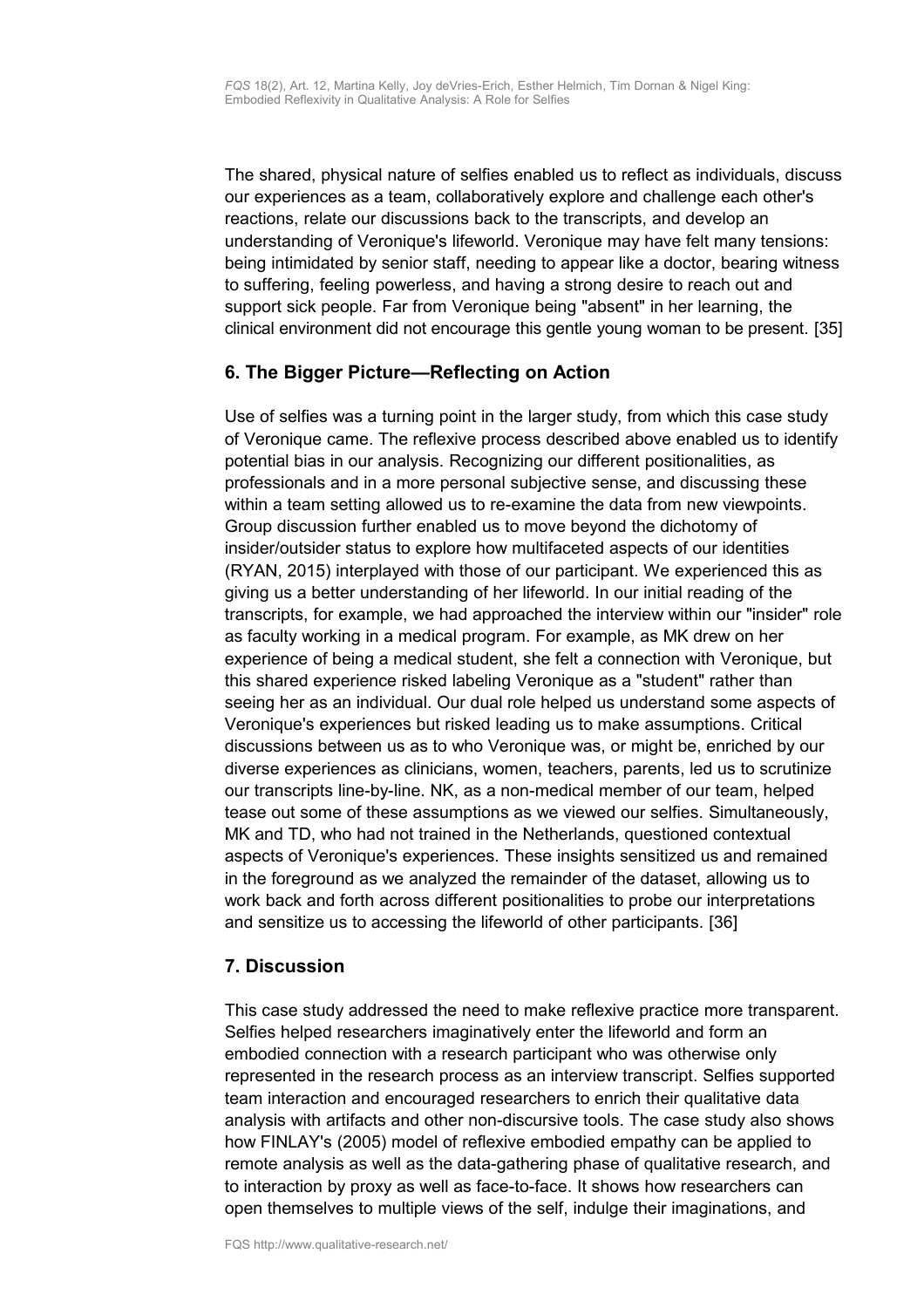physically reframe themselves as research participants. This study is, in sum, a theorized example of how technology can help researchers explore a methodological problem in order to advance the field of qualitative research. [37]

FOUCAULT's (1988) theory that finding new ways of seeing and interpreting the world is a fundamental part of human nature informed our analysis. His reading of ancient writings, practices, and philosophies led him to contend that the rhetorical question "who am I?" drives people to find ways of understanding themselves more deeply. He wrote that a process of purification of body and mind helps individuals become more self-aware. They use any available means to explore their "natural" dispositions, their physical nature, attitudes and how they are in the world. Selfies, it has been argued (TIIDENBURG & GÓMEZ CRUZ, 2015) are just such a means; a technology of the self. Certainly, they helped us see and interpret the world in new ways by vicariously entering the lifeworld of the Other. This experience contrasted with our medical training, which may be described as a process of disembodiment (POIRIER, 2006). Long hours and prolonged periods of hunger potentially teach students and subsequently physicians to deny their bodies. In this sense, there was a tension between the governmentality of medicine, which promotes an absent body and the insights afforded through the embodied experiences of making selfies. [38]

This case study demonstrates within the field of medical education the value of taking up anthropologists' (LOCK, 1993) and others' insights about how bodies and minds entwine in critical self-awareness. Physical reactions, rather than just cognitive processes, allowed us to extend, experiment, and incorporate reflexive awareness. This bears comparison with FOUCAULT's (1988) reference to the practice of "askesis" (p.35), wherein a person confronts events and uses discourses available to them, thus becoming more subjective. Askesis is a progressive consideration of self, which leads to new forms of self and being. Our sudden awareness of our physical reactions also echoes ideas of MERLEAU-PONTY (1962 [1945]) that the body is an ever present gateway to understanding, which we too easily take for granted. [39]

As well as embodied critical self-awareness, aesthetic self-stylization gave access to our physical pre-reflections. This occurred when we posed as Veronique and projected ourselves into her lifeworld "through an imagined kinesthetic bodily exchanging" (FINLAY, 2005, p.278). We made use of physical environments and material props to re-define ourselves as this young student. Although initially awkward and uncomfortable (PILLOW, 2003), selfies supported a process of aesthetic self-stylization by bringing our imaginations into play with a lifeworld, which was represented otherwise by relatively lifeless text. We experienced further discomfort in our conversations afterwards as we recognized how our privileged insider positions as medical faculty removed our participant's individuality. As products of a technology of power, our medical training led us to objectify her as "*a* student." Using selfies as a technology of self made us aware of that tendency. [40]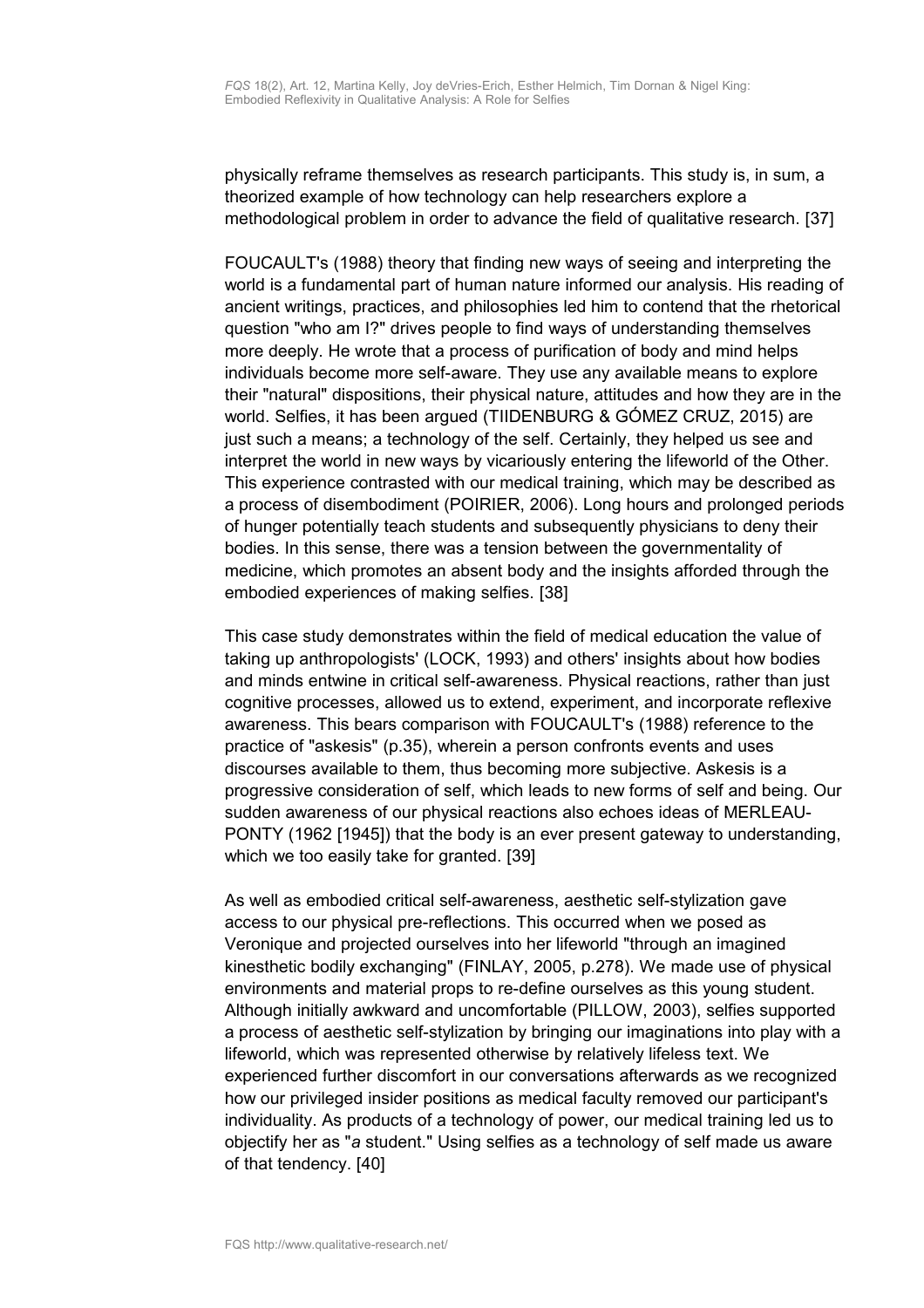"Imagination," according to MEZIROW (1991, p.83), is "indispensable to understanding the unknown. We imagine alternative ways of seeing and interpreting. The more reflective and open to the perspectives of others we are, the richer our imagination of alternative contexts for understanding will be." One acts out imagination in play, as we did when we playfully posed for selfies, in order to "slacken the threads" (MERLEAU-PONTY, 1962 [1945], p.xv) of our professional attitudes, open up a sense of wonder, and realize our prejudices. We drew on our memories to help inform our imagination of what Veronique's world was like. Reflexivity was not just confined to the here and now but connected with our prior life experiences. GADAMER (2004 [1960]) wrote about the importance of play and its contribution to the hermeneutic circle as a back and forth process between players. By bringing our pre-understandings into the game of selfies, we played a hermeneutic back and forth between our own experiences and our imagined perceptions of Veronique (LINDBERG, VON POST & ERIKSSON, 2013). Serious play is another informative theoretical perspective. This requires adults to couple creative higher-order thinking with intense personal commitment (RIEBER, SMITH & NOAH, 1998). It is recognized as having a significant contribution to education (DE CASTELL & JENSON, 2003) and business (SCHRAGE, 2013; STATLER, HERACLEOUS & JACOBS, 2011). This idea could explain how such an apparently trivial, playful action as taking a selfie helps researchers be reflexive. A strength of our methodology is that we worked as a team, which fostered critical interpretation of data, expanded personal insight, provided emotional support and created a sense of community (RUSSELL & KELLY, 2002; PHOENIX et al., 2016). Seemingly innocent moments of tension within teams can unearth deeper assumptions and help clarify lines of inquiry (BARRY, BRITTEN, BARBER, BRADLEY & STEVENSON, 1999). [41]

Embodied reflexivity, facilitated by the technological artefact of the selfie, enabled us to challenge our initial rather detached and judgmental interpretation of Veronique's story. As TODRES (2007) argues, approaching analysis in a manner that takes our lived bodies as researchers seriously affords an understanding of the texture as well as the structure of experience. It enables a pre-reflective, aesthetic and empathic understanding to complement the more logical, cognitive side of our sense-making. Such embodied engagement can have a strong impact on the researcher, giving rise to risks as well as opportunities. It can seduce researchers into being interested in their own responses for their own sake, rather than entering imaginatively into the participant's lifeworld. At worst, this could result in self-indulgence rather than genuine understanding. Similarly, the strength and immediacy of reflexive experience can deceive researchers into thinking they have gained a direct and full access to the participant's lifeworld. Certainly, in our experience of physically pretending to "be Veronique," the physical experience is likely to make researchers wonder what an experience can be like for another person; there is almost the sense of a physical *gestalt*. But even when dressed up, posed, and positioned; we remain products of our own horizons of understanding. A researcher may pretend to be a medical student, and embodied experience that bring them closer to the student's lifeworld, but this is still different from actually being a medical student. [42]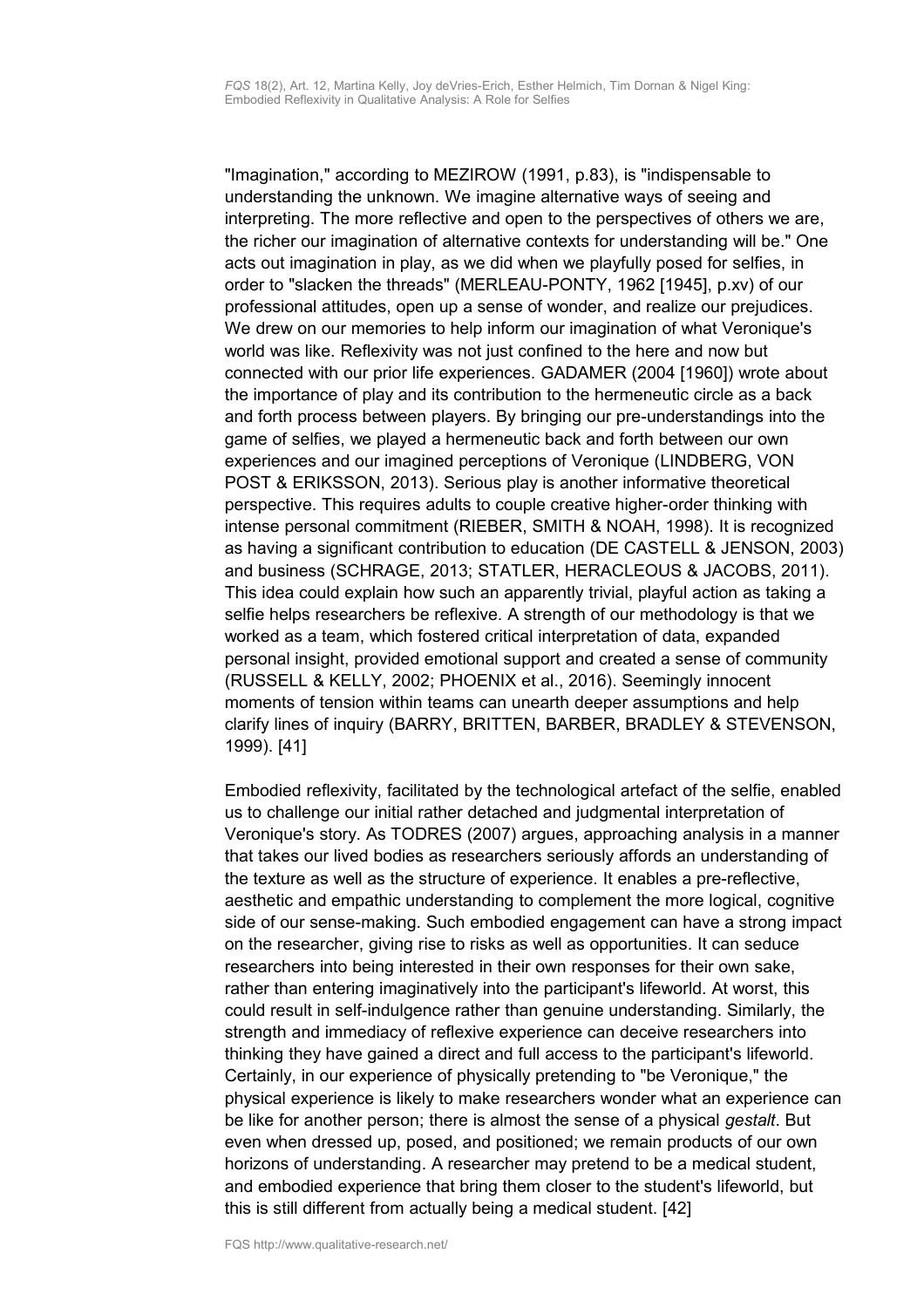Finally, it is important to consider what limits there would be to the utility and acceptability of the exercise we have described. Tensions between the familiar and the unfamiliar are what make phenomenological understanding possible. To recognize what is distinctive in the experience of others, there must be enough in common with that other to afford the researcher a sense of sameness and difference. As TODRES (p.15) says, "[if] fit were possible to only have the 'unfamiliar', there would just be wordless shock or even non-recognition." We were (in varying ways) familiar with medical education in Western countries, though we were unfamiliar with the particularities of Veronique's life and, to some extent, with her generational context. Were she a student from a developing country, or a student with a physical disability, for example, we might have had too little in common to explore her and our unfamiliarity well. The danger, then, would be of "filling in" this absence of the familiar with expectations and assumptions that owe more to stereotypes than actual experience. In such circumstances, power and privilege could further limit our analysis. We cannot offer any simple recipe for identifying when the tension between the familiar and the unfamiliar would be so great as to impede the embodied reflexivity we advocate, but we can urge researchers to think carefully through this issue. [43]

# <span id="page-17-0"></span>**8. Conclusions**

What is new about this report is that we facilitated *embodied* collaborative reflection. We reacted physically to each other's bodies, became sensitized to the physical feelings invoked by interview text, and responded to what we had constructed as a team. We have shown, at a practical level, how embodiment theory and reflexivity can be incorporated, literally, into research processes. Selfies and us-ies were tools that helped us tap into our own physical lifeworlds and connect with our participant. Viewing them allowed us to access the essence of that experience. We propose that selfies offer fertile ground for exploring self in relation to the Other, where self-stylization and critical reflection allows researchers to access pre-reflective embodied awareness. [44]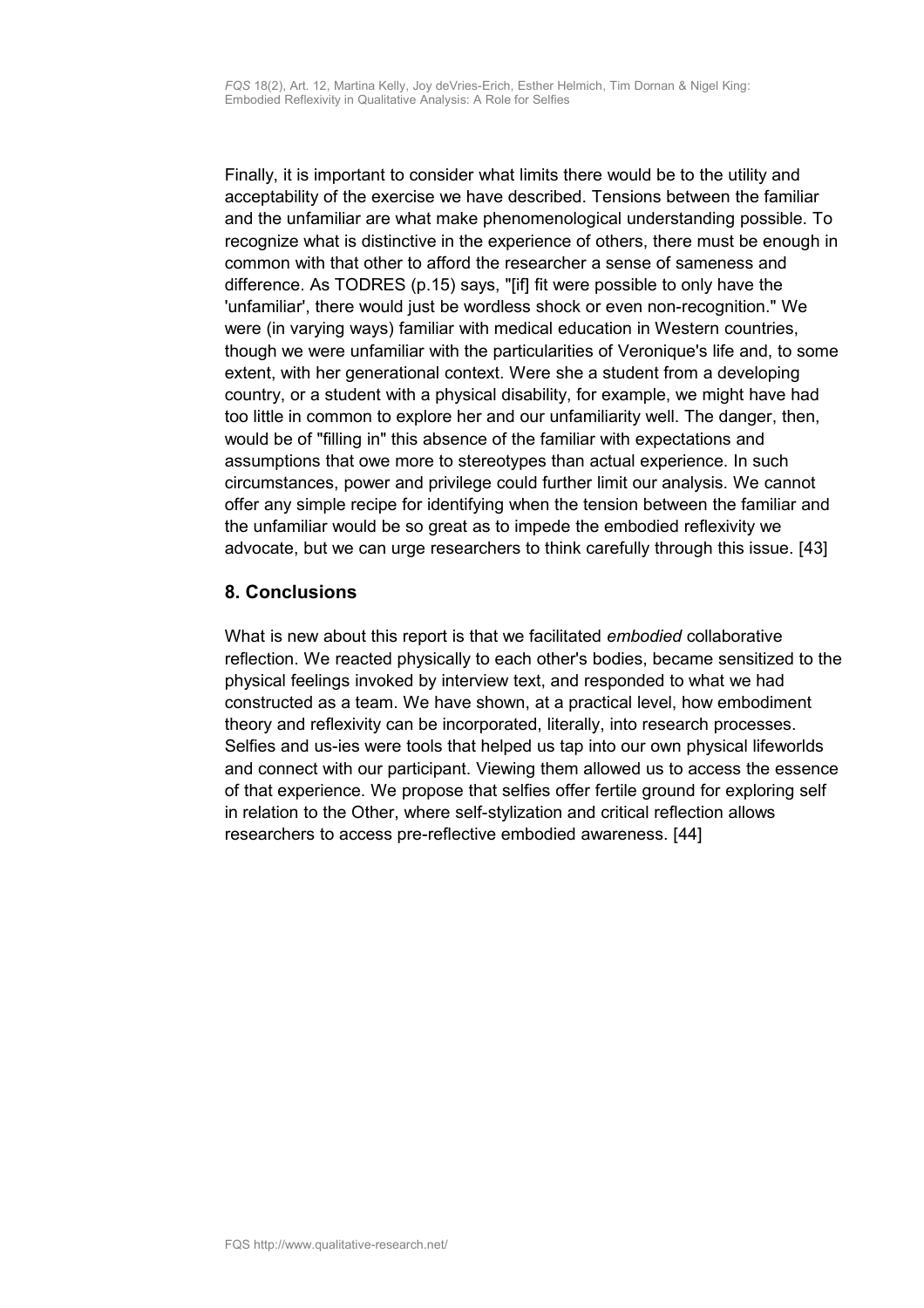### <span id="page-18-1"></span>**Appendix: Excerpts From Veronique's Interview 2**

"Yeah, I don't know. But, uhm ... Yes, I think that I, it is, ... if I feel really attracted, than I will put more effort into it ... And that, uhm, when I read a bit more" (Interview 2, lines 145-146).

"Uhm, yes, at the start it was really tiring. I had my placement in XX, so I needed to travel, and that was on top, taking the train ... I wasn't used to that by then" (Interview 2, lines 60-61).

"I only happen to be afraid, you know, if you are in your final year, by then, you know, I wonder: Oh, will I really be able to do it myself, reaching the level of being almost a doctor yourself. And then I wonder if I really will be able ..." (Interview 2, lines 319-321).

"Uhm yes, I now know better how things are going, right now. And otherwise, I will ask it, if I need to know. I am feeling less afraid than before, I think, than before …" (Interview 2, lines 458-459).

"When I was doing Neurology, I think ... I was feeling ... These are the really severe cases, you know ... There was a woman, who had a locked-in syndrome. The locked-in syndrome. And I was, I was in the room with the family when the resident told them that there was a really bad prognosis, that she would going to die. And then, then I had ... Well, I don't know, uhm maybe, maybe I also was in tears, you know, in that room" (Interview 2, lines 483-487).

#### <span id="page-18-0"></span>**References**

Barry, Christine A.; Britten, Nicky; Barber, Nick; Bradley, Colin & Stevenson, Fiona (1999). Using reflexivity to optimize teamwork in qualitative research. *Qualitative Health Research*, *9*(1), 26-44.

Benner, Patricia (1994). *Interpretive phenomenology: Embodiment, caring, and ethics in health and illness*. New York: Sage.

Bolam, Bruce; Gleeson, Kate & Murphy, Simon (2003). "Lay person" or "health expert"? Exploring theoretical and practical aspects of reflexivity in qualitative health research. *Forum Qualitative Sozialforschung / Forum: Qualitative Social Research*, *4*(2), Art. 26, [http://nbn](http://nbn-resolving.de/urn:nbn:de:0114-fqs0302266)[resolving.de/urn:nbn:de:0114-fqs0302266](http://nbn-resolving.de/urn:nbn:de:0114-fqs0302266) [Accessed; August 5, 2016].

Burns, Maree (2003). I. Interviewing: Embodied communication. *Feminism & Psychology*, *13*(2), 229-236.

Chouliaraki, Lilie (2010). Self-mediation: New media and citizenship. *Critical Discourse Studies*, *7*(4), 227-232.

De Castell, Suzanne & Jenson, Jennifer. (2003). Serious play. *Journal of Curriculum Studies*, *35*(6), 649-665.

[Denzin, Norman K.](http://www.qualitative-research.net/index.php/fqs/about/displayMembership/2) (2001). The reflexive interview and a performative social science. *Qualitative Research*, *1*(1), 23-46.

Dwyer, Sonya Corbin & Buckle, Jennifer L. (2009). The space between: On being an insideroutsider in qualitative research. *International Journal of Qualitative Methods*, *8*(1), 54-63, <http://journals.sagepub.com/doi/full/10.1177/160940690900800105>[Accessed: March 30, 2017].

Edvardsson, David & Street, Annette (2007). Sense or no-sense: The nurse as embodied ethnographer. *International Journal of Nursing Practice*, *13*(1), 24-32.

Ellingson, Laura L. (2006). Embodied knowledge: Writing researchers' bodies into qualitative health research. *Qualitative Health Research*, *16*(2), 298-310.

Fausing, Bent (2013). Become an Image: On selfies, visuality and the visual turn in social medias. Paper presented at *Digital Visuality*, Oct. 31-Nov 2, 2013, Rome, Italy, [http://research.ku.dk/search/?pure=en%2Fpublications%2Fbecome-an-image\(3eee0571-513a-](http://research.ku.dk/search/?pure=en%2Fpublications%2Fbecome-an-image(3eee0571-513a-46d7-a897-9fde4662a7af).html)[46d7-a897-9fde4662a7af\).html](http://research.ku.dk/search/?pure=en%2Fpublications%2Fbecome-an-image(3eee0571-513a-46d7-a897-9fde4662a7af).html) [Accessed: April 1, 2017].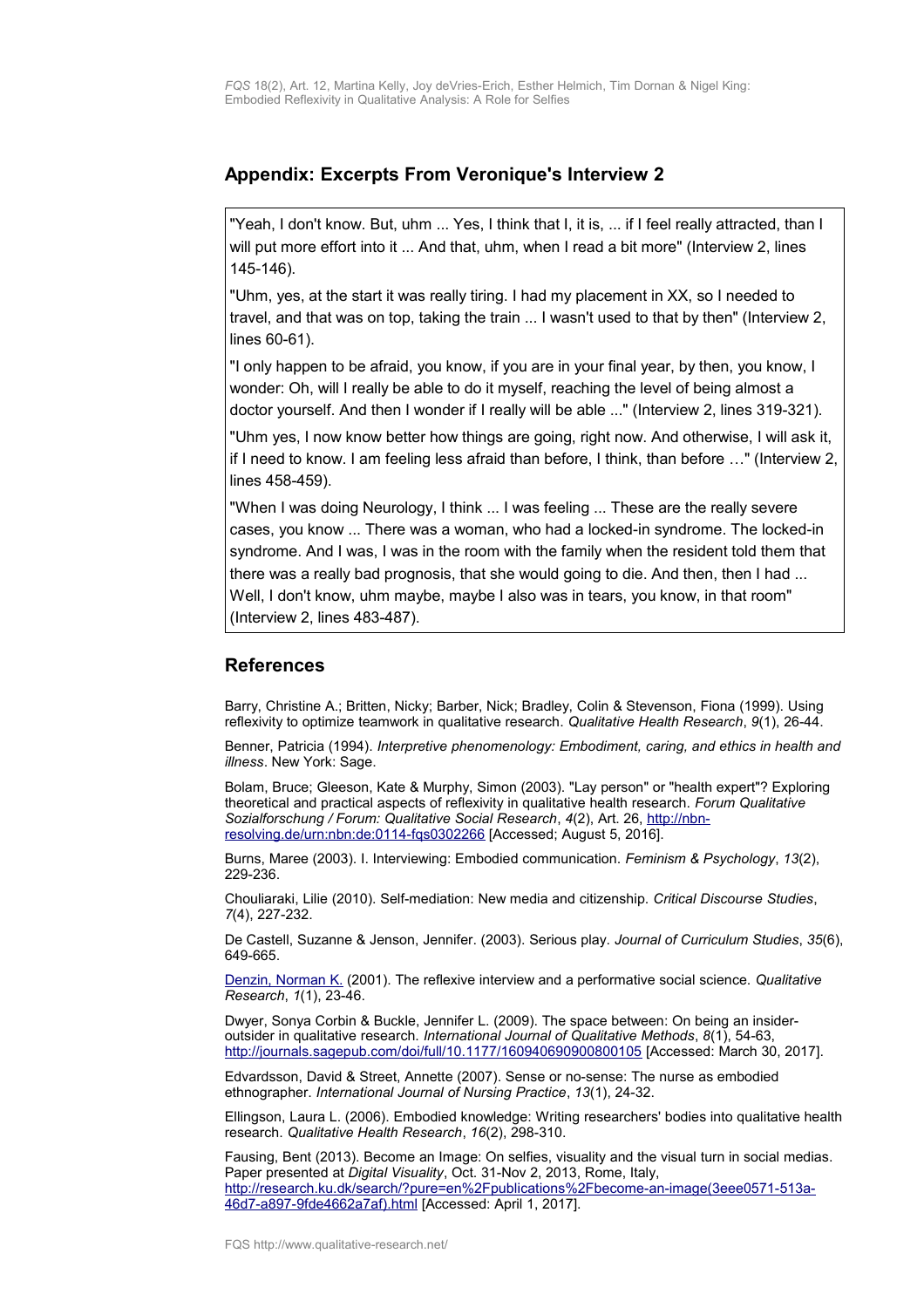Finlay, Linda (2005). "Reflexive embodied empathy": A phenomenology of participant-researcher intersubjectivity. *The Humanistic Psychologist*, *33*(4), 271-292.

Finlay, Linda (2008). A dance between the reduction and reflexivity: Explicating the "phenomenological psychological attitude". *Journal of Phenomenological Psychology*, *39*(1), 1-32.

Finlay, Linda & Gough, Brendan (2008). *Reflexivity: A practical guide for researchers in health and social sciences*. Hoboken, NJ: John Wiley & Sons.

Foucault, Michel (1988). Technologies of the self. A seminar with Michel Foucault (ed. by L.H. Martin, H. Gutman & P. Hutton). Amherst, MA: University of Massachusetts Press.

Gadamer, Hans George (2004 [1960). *Truth and method* (transl. by J. Weinsheimer & D.G. Marshall) (3rd ed.). London: Continuum.

Heidegger, Martin (2008 [1927]). *Being and time* (transl. by J. Macquarrie & E. Robinson). Toronto: Harper Perennial Modern Classics.

Helmich, Esther; Bolhuis, Sanneke; Dornan, Tim; Laan, Roland & Koopmans, Raymond (2012). Entering medical practice for the very first time: Emotional talk, meaning and identity development. *Medical Education*, *46*(11), 1074-1086.

Husserl, Edmund (2001 [1900/1901]). *Logical investigations* (transl. by J.N. Findlay). London: Routledge.

Husserl, Edmund (2012 [1913]). *Ideas: General introduction to pure phenomenology.* New York: Routledge.

Jones, Amelia (2002). The "eternal return": Self-portrait photography as a technology of embodiment. *Signs*, *27*(4), 947-978.

Lawler, Jocalyn (2006). *Behind the screens: Nursing, somology, and the problem of the body*. Sydney: Sydney University Press.

Lindberg, Susan; von Post, Irene & Eriksson, Katie (2013). Hermeneutics and human interplay: A clinical caring science research method. *International Journal of Qualitative Methods*, *12*, 99-112.

Lock, Margaret (1993). Cultivating the body: Anthropology and epistemologies of bodily practice and knowledge. *Annual Review of Anthropology*, *22*,133-55.

Mauthner, Natasha S. & Doucet, Andrea (2003). Reflexive accounts and accounts of reflexivity in qualitative data analysis. *Sociology*, *37*(3), 413-431.

Merleau-Ponty, Maurice (1962 [1945]). *Phenomenology of perception* (transl. by C. Smith). London: Routledge & Kegan Paul.

Merleau-Ponty, Maurice (1964 [1960]). *Signs* (transl.by R.C. McCleary). Evanston, IL: Northwestern University Press.

Merleau-Ponty, Maurice (1968 [1964]). *The visible and the invisible* (transl. by A. Lingis). Evanston, IL: Northwestern University Press.

Mezirow, Jack (1991). *Transformative dimensions of adult learning*. San Francisco, CA: Jossey-Bass.

Pagis, Michal (2009). Embodied self-reflexivity. *Social Psychology Quarterly*, *72*(3), 265-283.

Phoenix, Ann; Brannen, Julia; Elliott, Heather; Smithson, Janet; Morris, Paulette; Smart, Cordet; Barlow, Ann & Bauer, Elaine (2016). Group analysis in practice: Narrative approaches. *Forum Qualitative Sozialforschung / Forum: Qualitative Social Research*, *17*(2), Art. 9, <http://nbn-resolving.de/urn:nbn:de:0114-fqs160294>[Accessed: March 30, 2017].

Pillow, Wanda (2003). Confession, catharsis, or cure? Rethinking the uses of reflexivity as methodological power in qualitative research. *International Journal of Qualitative Studies in Education*, *16*(2), 175-196.

Poirier, Suzanne (2006). Medical education and the embodied physician. *Literature and Medicine*, *25*(2), 522-552.

Rieber, Lloyd P.; Smith, Lola & Noah, David (1998). The value of serious play. *Educational Technology*, 38, 29-36.

Riessman, Catherine K. (2008). *Narrative methods for the human sciences*. Thousand Oaks, CA: Sage.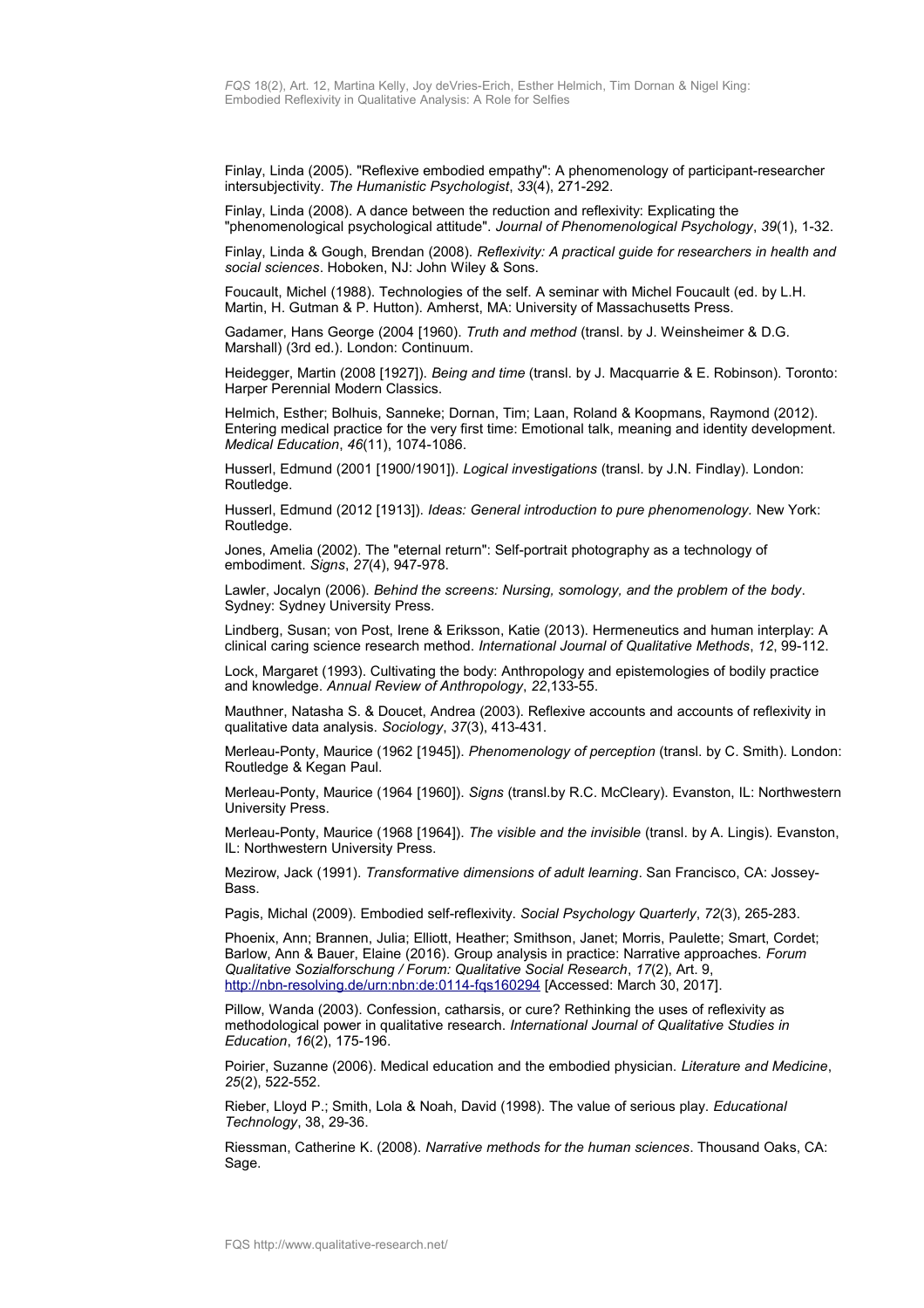Russell, Glenda M. & Kelly, Nancy H. (2002). Research as interacting dialogic processes: Implications for reflexivity. *Forum Qualitative Sozialforschung / Forum: Qualitative Social Research*, *3*(3), Art. 18,<http://nbn-resolving.de/urn:nbn:de:0114-fqs0203181>[Accessed: August 6, 2016].

Ryan, Louise (2015). "Inside" and "outside" of what or where? Researching migration through multipositionalities. *Forum Qualitative Sozialforschung / Forum: Qualitative Social Research, 16*(2), Art. 17,<http://nbn-resolving.de/urn:nbn:de:0114-fqs1502175>[Accessed: December 4, 2016].

Sandelowski, Margarete (2002). Reembodying qualitative inquiry. *Qualitative Health Research*, *12*(1), 104-115.

Schrage, Michael (2013). *Serious play: How the world's best companies simulate to innovate*. Boston, MA: Harvard Business School Press.

Seymour, Wendy (2007). Exhuming the body: Revisiting the role of the visible body in ethnographic research. *Qualitative Health Research*, *17*(9), 1188-1197.

Sharma, Sonya; Reimer-Kirkham, Sheryl & Cochrane, Marie (2009). Practicing the awareness of embodiment in qualitative health research: methodological reflections. *Qualitative Health Research*, *19*(11), 1642-1650.

Statler, Matt; Heracleous, Loizos & Jacobs, Claus D. (2011). Serious play as a practice of paradox. *The Journal of Applied Behavioral Science*, *47*(2), 236-256.

Thoresen, Lisbeth & Öhlén, Joakim (2015). Lived observations linking the researcher's personal experiences to knowledge development. *Qualitative Health Research*, *25*(11), 1589-1598.

Tiidenberg, Katrin & Gómez Cruz, Edgar (2015). Selfies, image and the re-making of the body. *Body & Society*, *21*(4), 1-26.

Todres, Les (2007). *Embodied enquiry: Phenomenological touchstones for research, psychotherapy and spirituality.* Basingstoke: Palgrave Macmillan.

Tomkins, Leah & Eatough, Virginia (2013). The feel of experience: Phenomenological ideas for organizational research. *Qualitative Research in Organizations and Management: An International Journal*, *8*(3), 258-275.

Toombs, S. Kay (1993). *The meaning of illness: A phenomenological account of the different perspectives of physician and patient*. New York: Springer.

Van Dijck, José (2008). Digital photography: Communication, identity, memory. *Visual Communication*, *7*(1), 57-76.

Van Manen, Max (1998). Modalities of body experience in illness and health. *Qualitative Health Research*, *8*(1), 7-24.

#### <span id="page-20-0"></span>**Authors**

*Martina KELLY* is a family doctor, and director of undergraduate family medicine, University of Calgary. Her research interests are medical education and the role of the physician's body in clinical practice and healthcare education.

Contact:

Martina Kelly

Department of Family Medicine, Cumming School of Medicine University of Calgary Calgary, Alberta, T2N 1N4, Canada

Tel: ++1 403 210 7347

E-mail: [makelly@ucalgary.ca](mailto:makelly@ucalgary.ca)